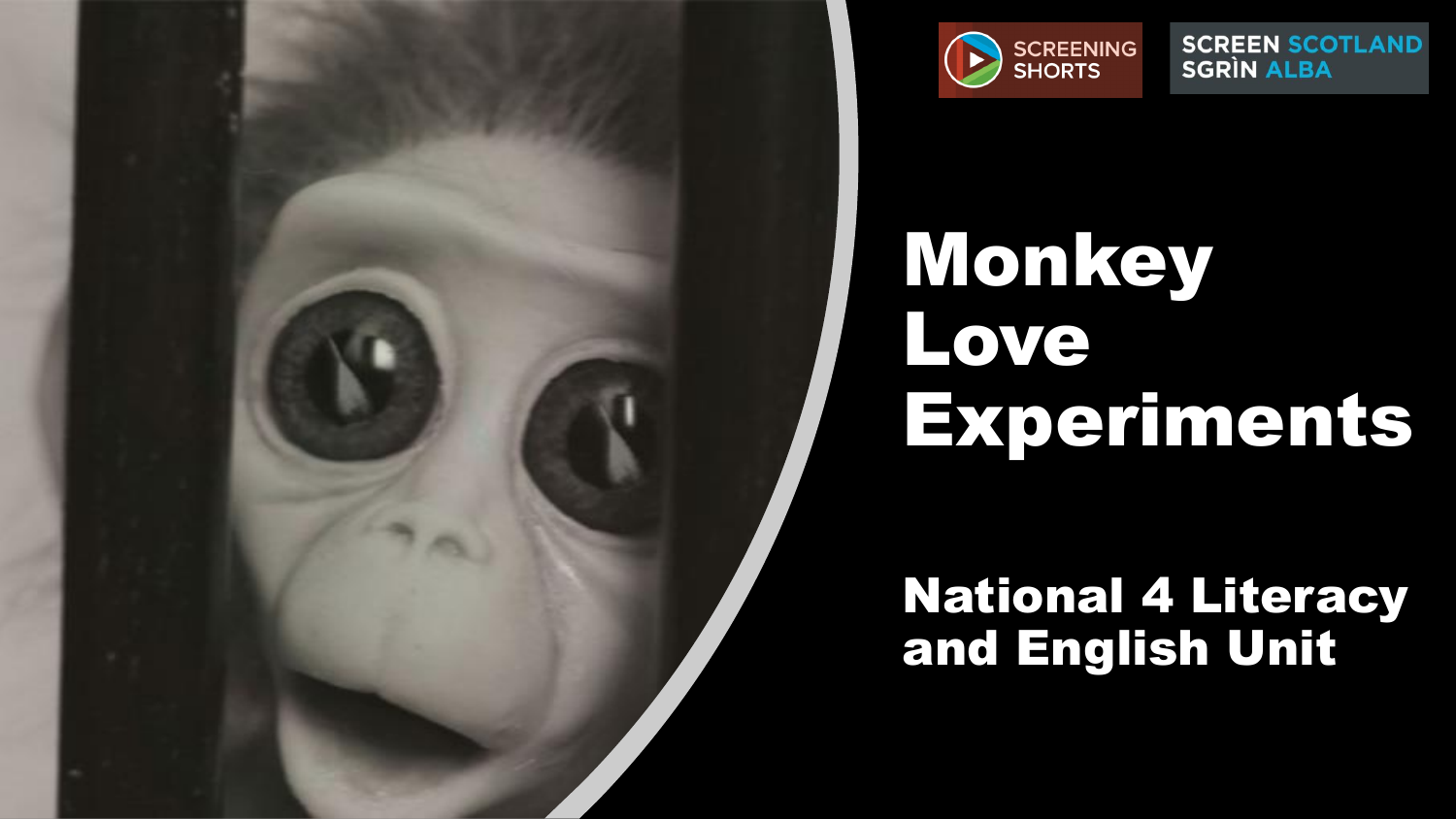# Outcome 1: Reading

**Read the passage carefully as many times as you like. Answer the questions in as much detail as possible.**



**SCREEN SCOTLAND SGRIN ALBA**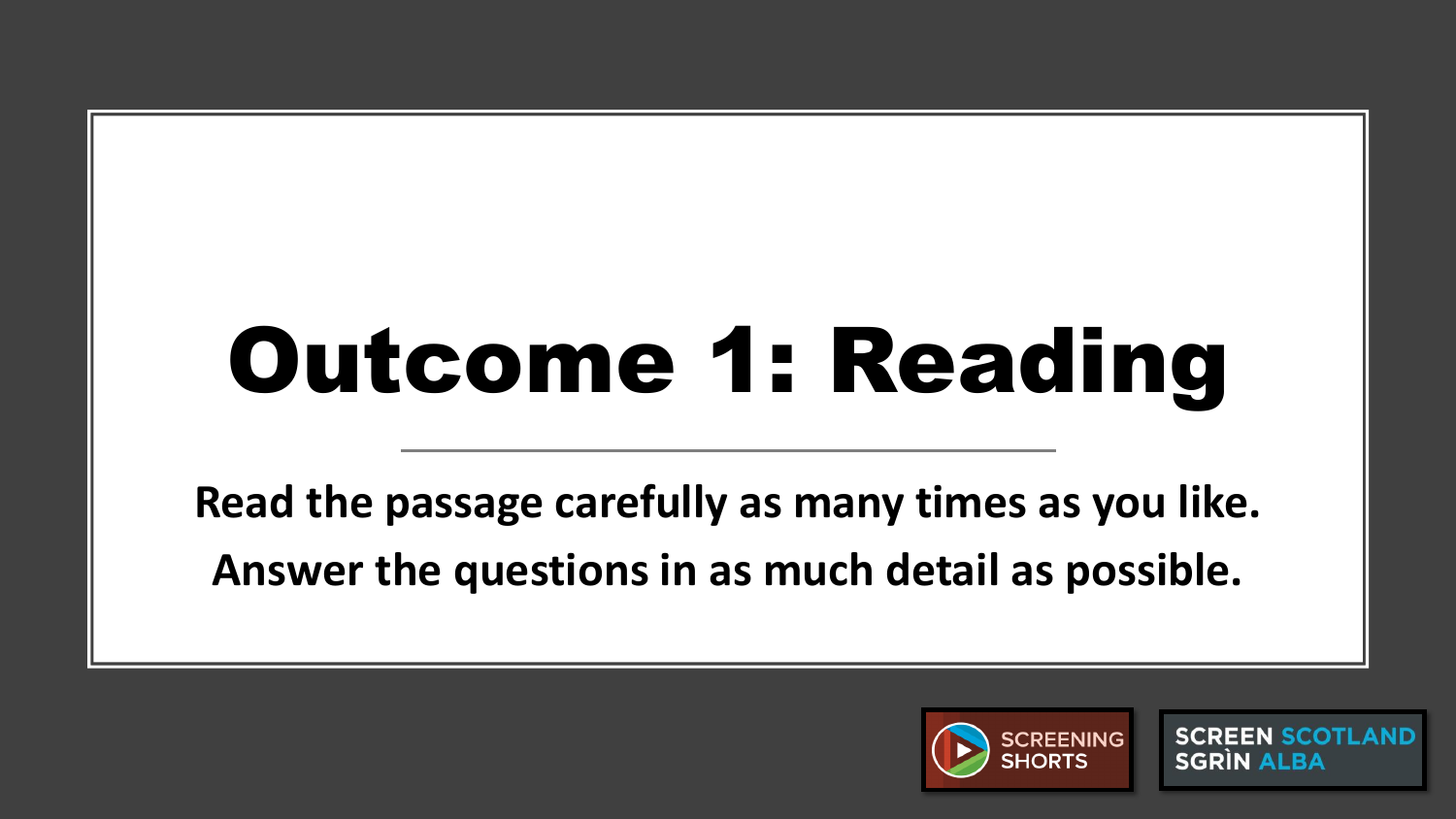### Article: 'Harry Harlow and the Nature of Affection'

During the first half of the 20th century, many psychologists believed that showing affection towards children was merely a sentimental gesture that served no real purpose. According to many thinkers of the day, affection would only spread diseases and lead to adult psychological problems.

**Outcome 1: Reading** Read the passage carefully as many times as you like

- "When you are tempted to pet your child, remember that mother love is a dangerous instrument," the behaviourist John B. Watson once warned parents. 2
- An American psychologist named Harry Harlow became interested in studying love. In a series of controversial experiments conducted during the 1960s, Harlow demonstrated the powerful effects of love and, in particular, the absence of love. His work demonstrated the devastating effects of deprivation on young rhesus monkeys. Harlow's experiments were often unethical and shockingly cruel, yet they uncovered truths that have influenced our understanding of child development. 3
- 4

1

Many of the existing theories of love centred on the idea that the earliest attachment between a mother and child was merely a means for the child to get food, relieve thirst and avoid pain. Harlow, however, believed that this view of mother-child attachments was an inadequate explanation.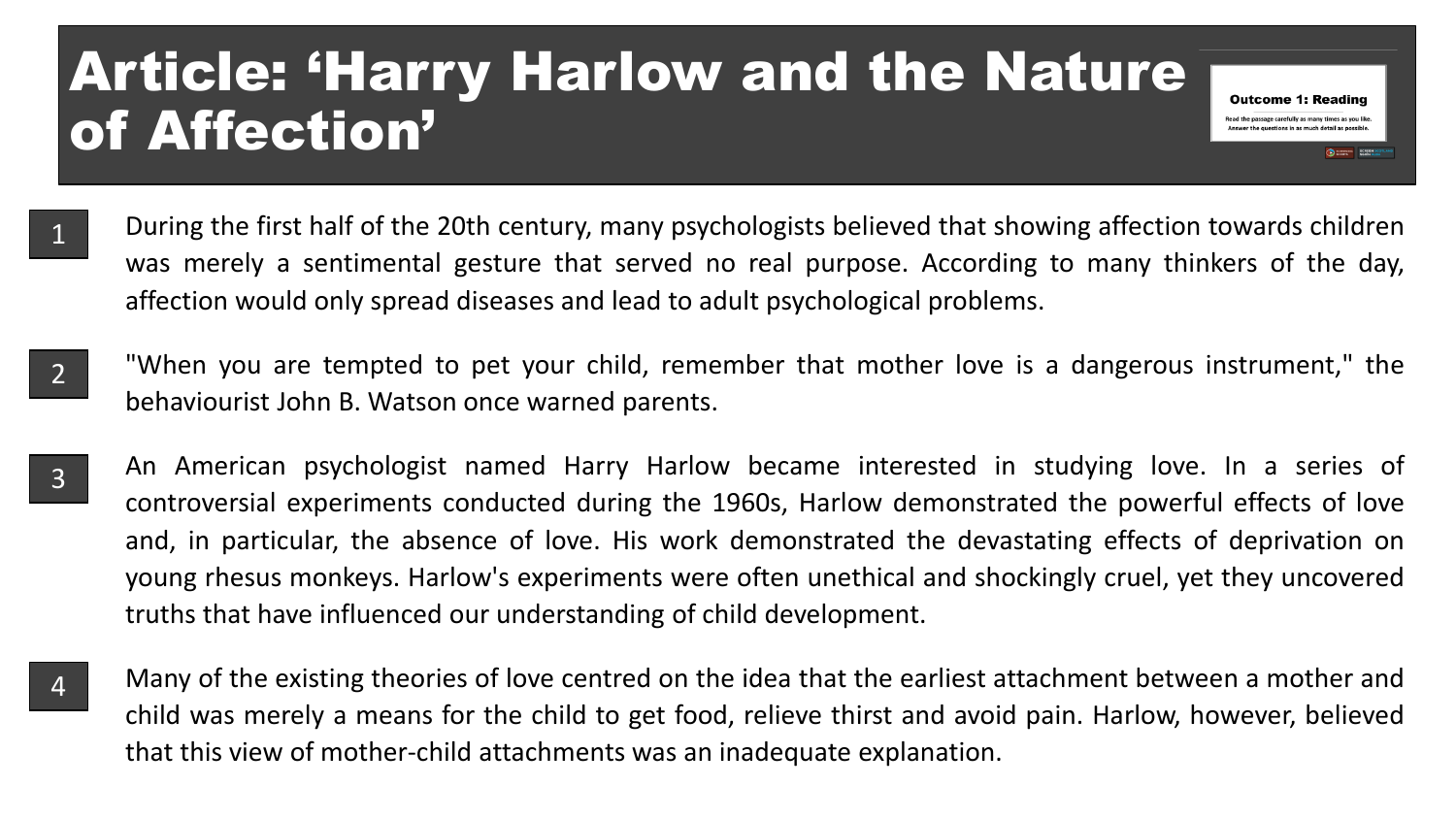### Article: 'Harry Harlow and the Nature of Affection'

5

6

7

His most famous experiment involved giving young rhesus monkeys a choice between two different "mothers." One was made of soft terrycloth but provided no food. The other was made of wire but provided nourishment from an attached baby bottle. Harlow removed young monkeys from their natural mothers a few hours after birth and left them to be "raised" by these mother surrogates. The experiment demonstrated that the baby monkeys spent significantly more time with their cloth mother than with their wire mother.

**Outcome 1: Reading** Read the passage carefully as many times as you like

- In other words, the infant monkeys went to the wire mother only for food but preferred to spend their time with the soft, comforting cloth mother when they were not eating. Harlow concluded that affection was the main force behind the need for closeness.
- Later research demonstrated that young monkeys would also turn to their cloth surrogate mother for comfort and security. Harlow used a "strange situation" technique. Young monkeys were allowed to explore a room either in the presence of their surrogate mother or in her absence. Monkeys who were with their cloth mother would use her as a secure base to explore the room. When the surrogate mothers were removed from the room, the effects were dramatic. The young monkeys no longer had their secure base and would often freeze up, crouch, rock, scream and cry.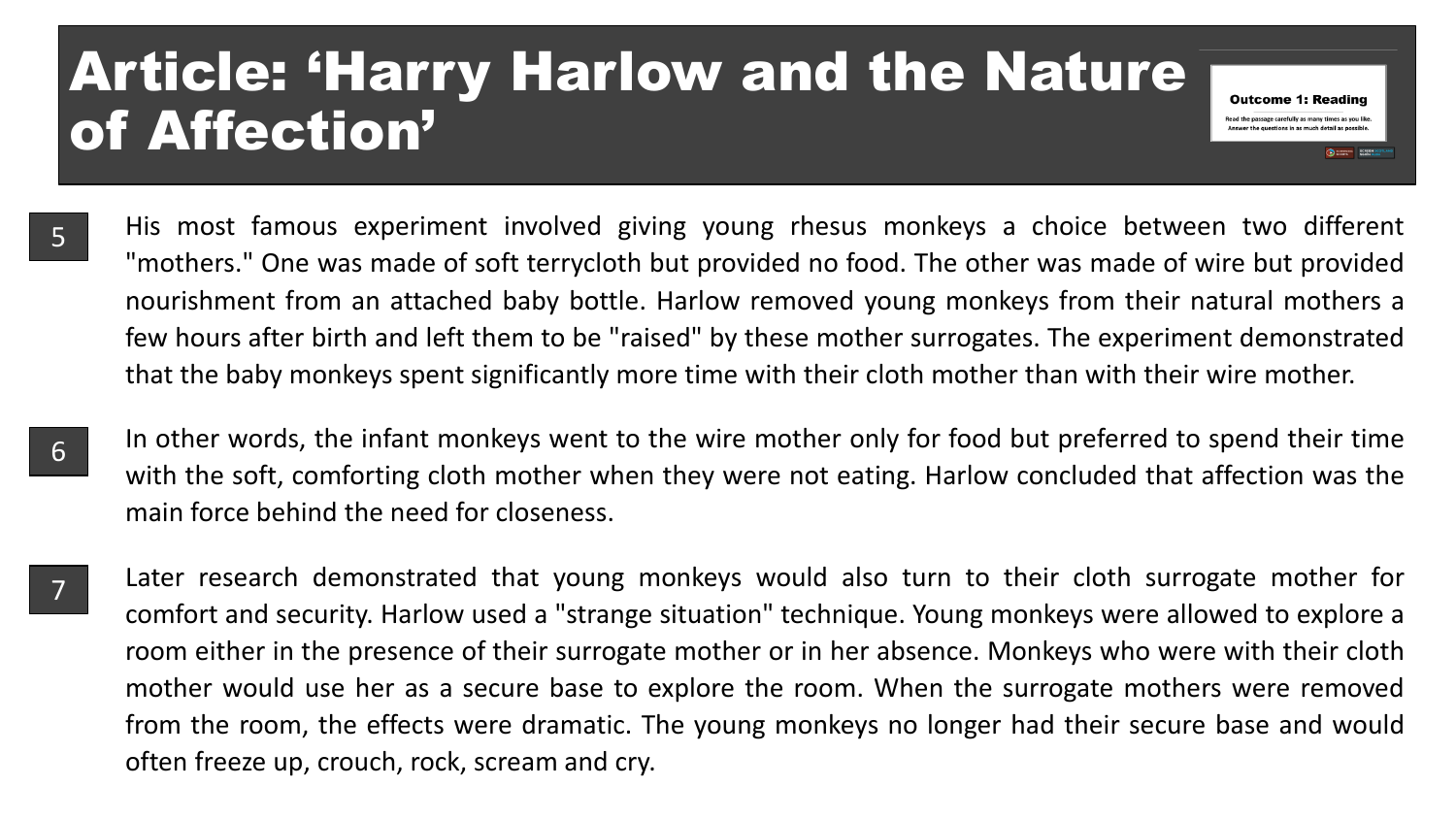### Article: 'Harry Harlow and the Nature of Affection'

Harlow's experiments offered proof that love is vital for normal childhood development. Additional experiments by Harlow revealed the long-term devastation caused by deprivation, leading to deep psychological and emotional distress - and even death. 8

**Outcome 1: Reading** Read the passage carefully as many times as you like

**CHECK SCREEN** 

- Harlow's work led to acclaim and a wealth of research on love, affection and interpersonal relationships. However, his own personal life was marked by conflict. After the terminal illness of his wife, he was overcome by alcoholism and depression. Colleagues described him as sarcastic, mean-spirited and cruel. Despite this, Harlow's work reinforced the importance of emotional support, affection and love in the development of children. 9
- 10

Harlow's work was controversial in his own time and is still criticised today. While such experiments present major ethical dilemmas, his work helped to change the way that we think about children and development and helped researchers better understand both the nature and importance of love.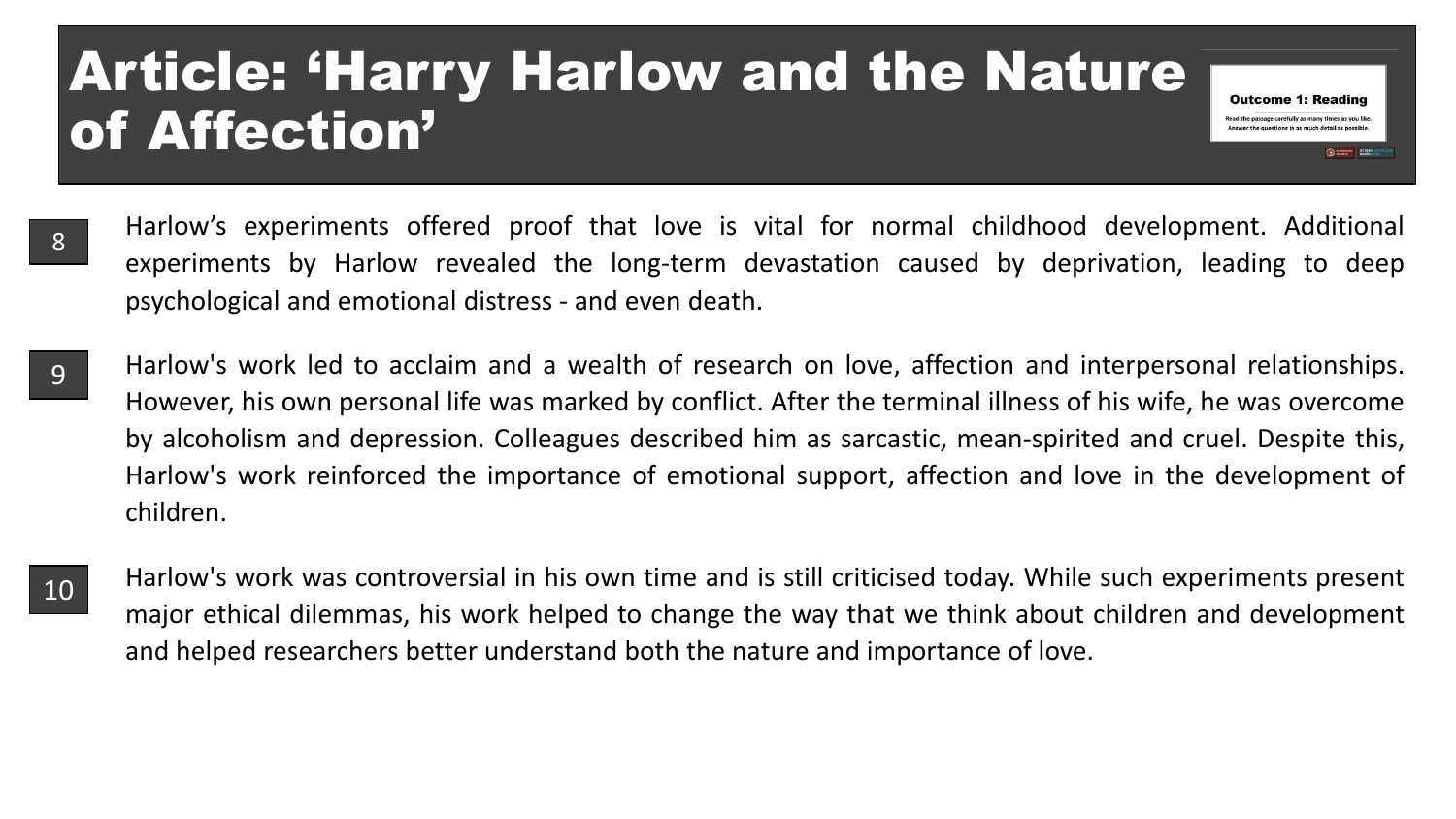## Reading Questions

| No.            | Question                                                                                                                                              | <b>Marks</b>   |
|----------------|-------------------------------------------------------------------------------------------------------------------------------------------------------|----------------|
| 1              | Look at paragraph 1. In your own words, explain what "many thinkers" thought affection would lead to.                                                 | $\overline{2}$ |
| $\overline{2}$ | Look at paragraph 3. a) Choose one word or phrase that is dramatic; b) Explain how the word or phrase<br>makes the paragraph dramatic.                |                |
| 3              | Look at paragraph 4. Using your own words, give three examples of what a child might want from a<br>mother.                                           | 3              |
| 4              | Look at paragraph 5. Why is the word "raised" in inverted commas?                                                                                     |                |
| 5              | Look at paragraph 6. In your own words, explain the differences between the two "mothers".                                                            | 4              |
| 6              | Look at the end of paragraph 7. a) Identify a sentence structure technique; b) Explain the effect this<br>creates about what happened to the monkeys. |                |
| 7              | Look at paragraph 8. Explain how a language technique (word choice, sentence structure) underlines<br>the terrible effects of Harlow's experiments.   |                |
| 8              | Look at paragraph 9. Why do you think the writer tells us about Harlow's personal life?                                                               | $\overline{2}$ |
| 9              | Look at paragraph 10. Choose an example from the article and explain how it shows Harlow's experiments<br>presented "major ethical dilemmas".         |                |
|                | TOTAL MARKS: 20                                                                                                                                       |                |

**Outcome 1: Reading** Read the passage carefully as many times as you like Answer the questions in as much detail as possible.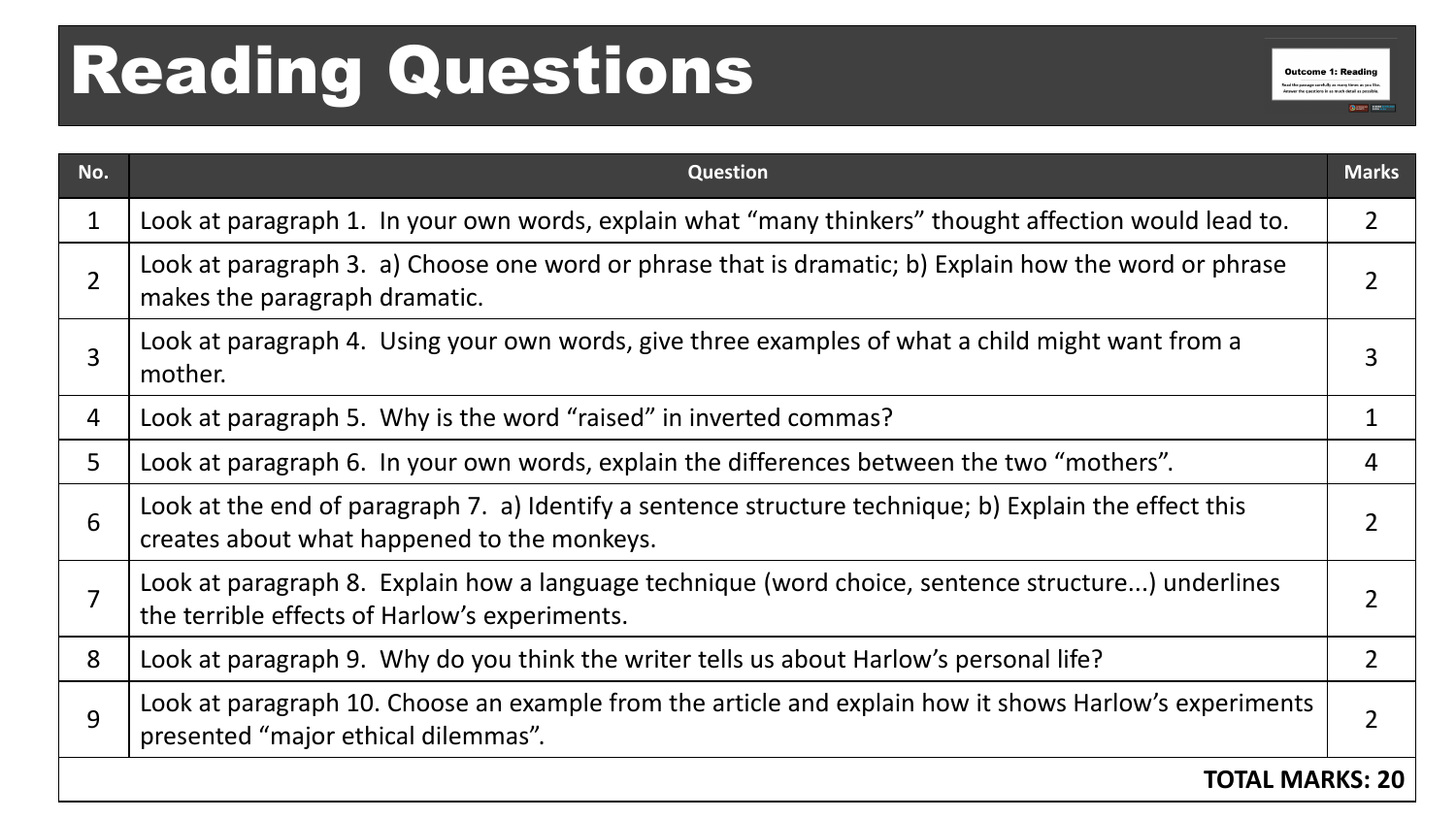### Outcomes and Assessment Standards N4 Literacy: Reading

#### **The learner will:**

**1. Read and understand straightforward word-based texts by:**

| 1.1                                          | PASS? | <b>COMMENT</b> |
|----------------------------------------------|-------|----------------|
| Selecting and<br>using relevant information  |       |                |
| 1.2                                          | PASS? | <b>COMMENT</b> |
| Explaining a range of aspects of<br>language |       |                |
| 1.3<br><b>Commenting on effectiveness</b>    | PASS? | <b>COMMENT</b> |

**Outcome 1: Reading** Read the passage carefully as many times as you like. Answer the questions in as much detail as possible.

SCREEN SORIN ALEX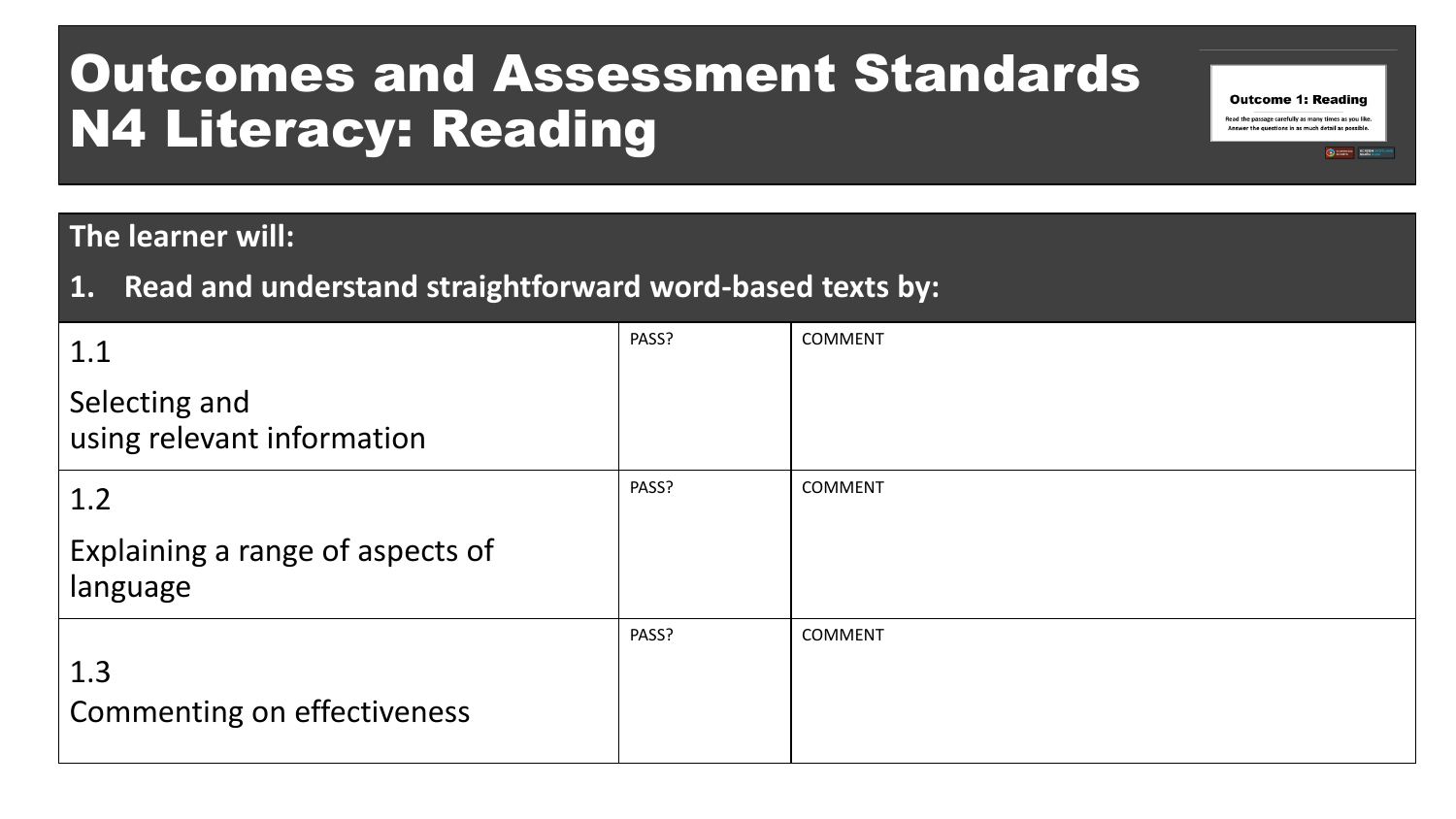### Outcomes and Assessment Standards N4 English: Reading

#### **The learner will:**

**1. Understand, analyse and evaluate straightforward written texts by:**

| 1.1<br>Identifying the main idea and<br>supporting details             | PASS? | <b>COMMENT</b> |
|------------------------------------------------------------------------|-------|----------------|
| 1.2<br>Applying knowledge of language to<br>explain meaning and effect | PASS? | <b>COMMENT</b> |

**Outcome 1: Reading** Read the passage carefully as many times as you like. Answer the questions in as much detail as possible.

SCREEN SORIN ALEX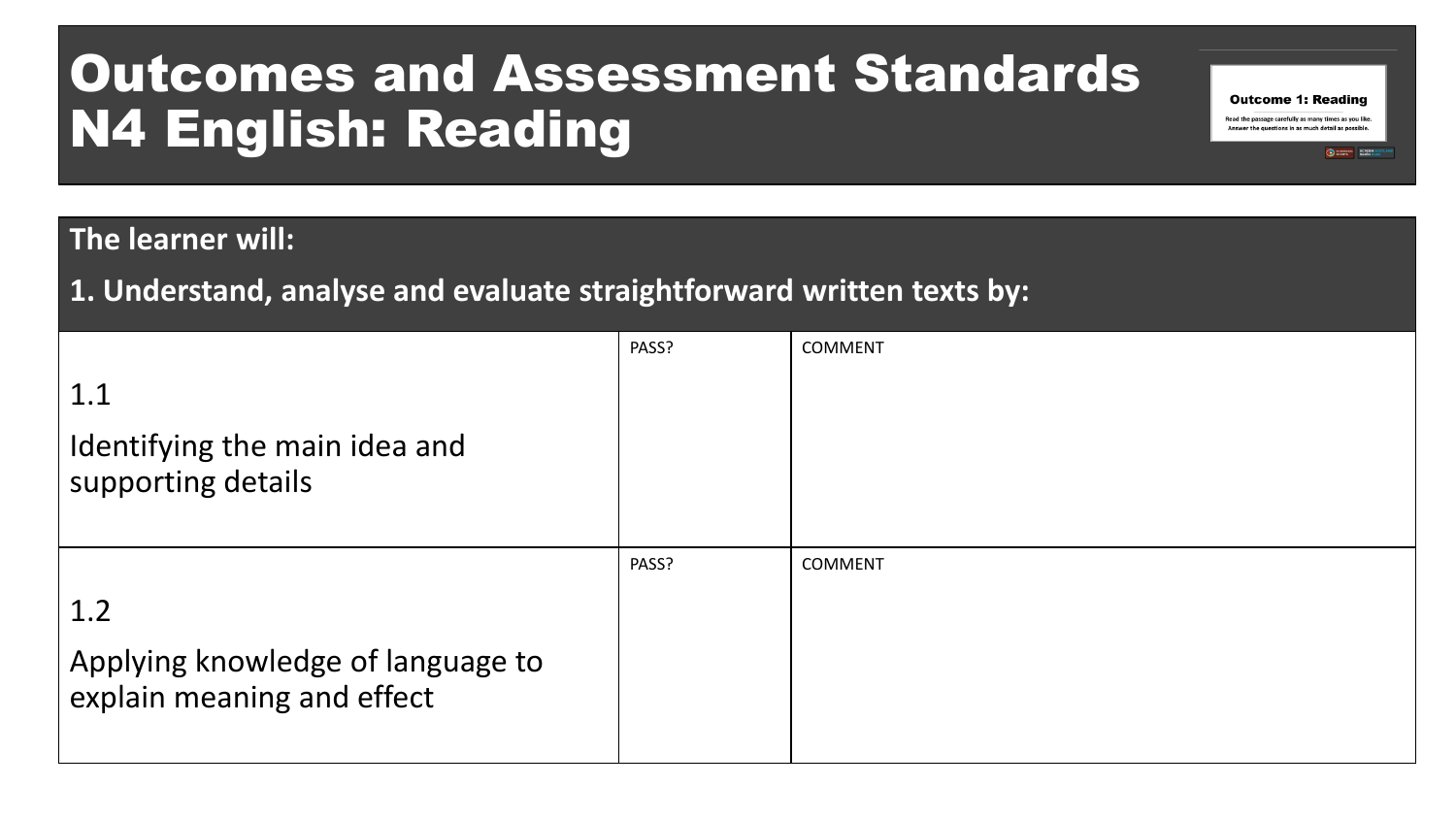# Outcome 2: Listening

**Watch the film carefully as many times as you like. Answer the questions in as much detail as possible.**



**SCREEN SCOTLAND SGRIN ALBA**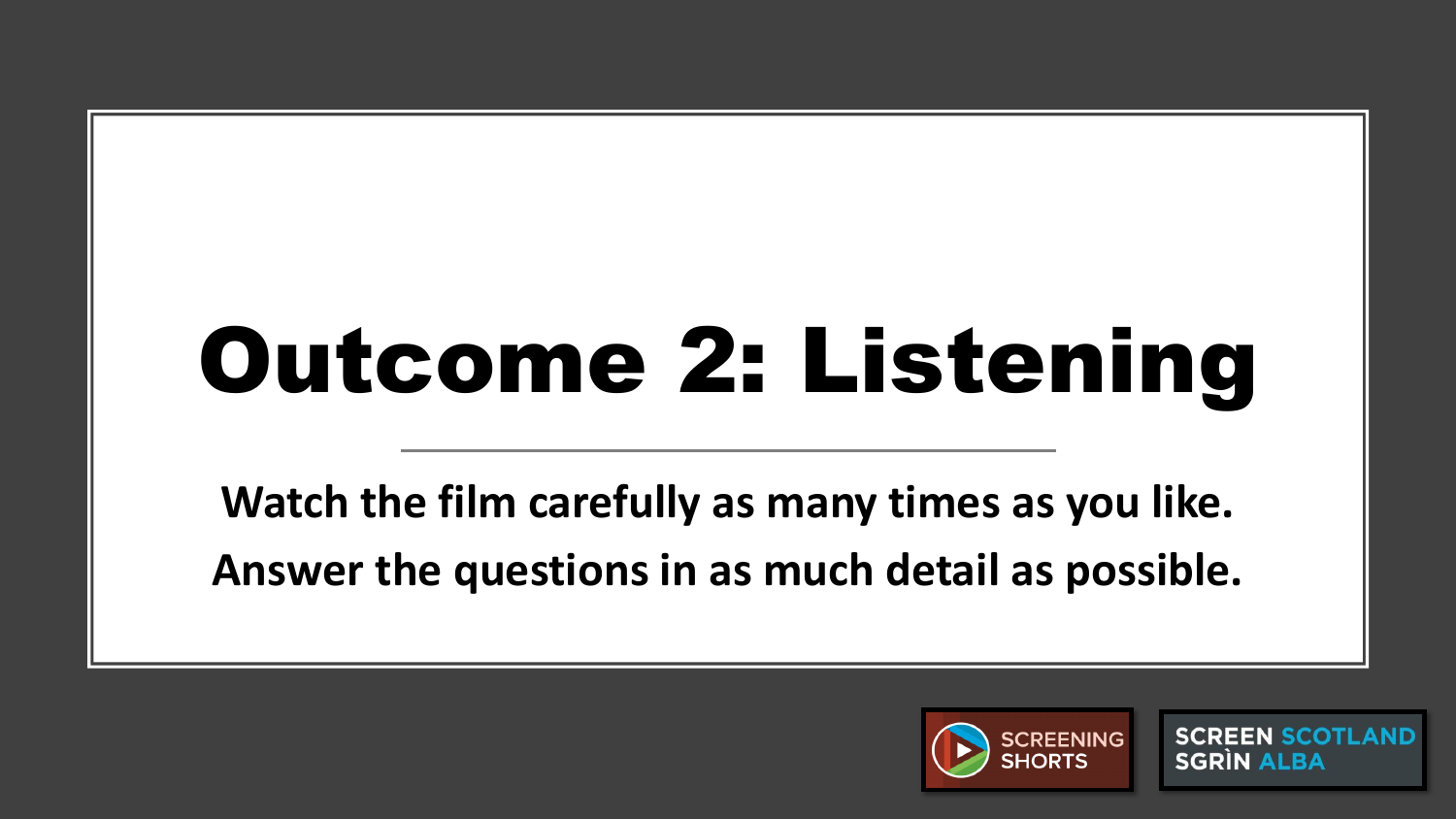# 'Monkey Love Experiments'

(Ainslie Henderson and Will Anderson, 2015)

A little monkey named Gandhi lives in a lab with his "mother", the subject of a series of "Monkey Love Experiments". Based at the time of the moon landing, he watches this new space adventure unfold on the television, dreaming of a journey into space where he can escape the confines of his tiny cell.

The gorgeous stop-motion was inspired by the true-life experiments on rhesus monkeys in the 1960s.



**Outcome 2: Listening** .<br>Vatch the film carefully as many times as you like the questions in as much detail as possible

[Monkey Love Experiments | Screening](https://screeningshorts.org.uk/browse-films/monkey-love-experiments) **Shorts**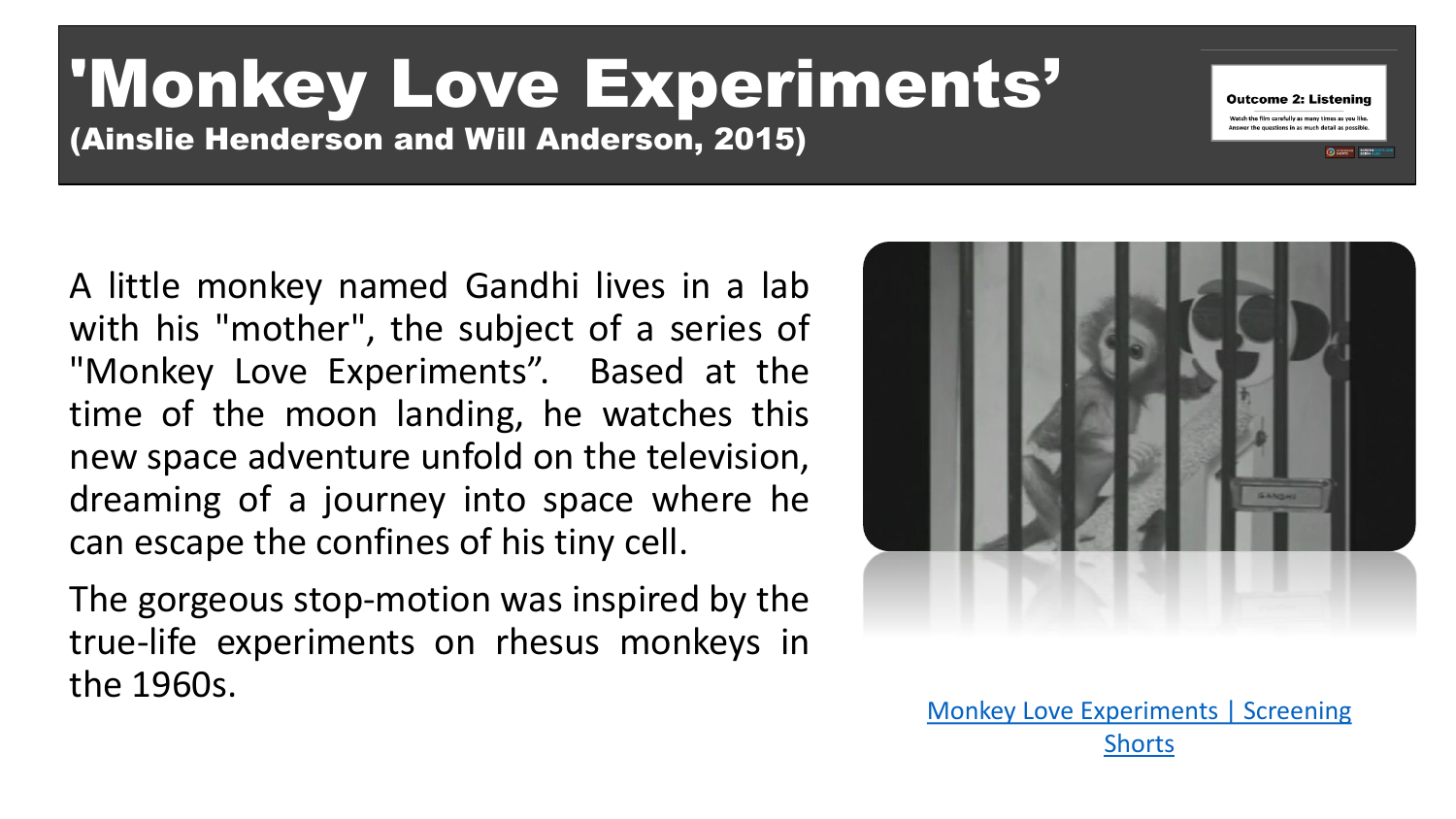## Listening Questions

| No.            | <b>Question</b>                                                                                                                                                                             | <b>Marks</b>   |
|----------------|---------------------------------------------------------------------------------------------------------------------------------------------------------------------------------------------|----------------|
| $\mathbf{1}$   | Watch the film to 01:42. Describe two ways the filmmakers create mystery about the situation.                                                                                               | 2              |
| $\overline{2}$ | Watch the film from 01:42 – 02:23. What camera shot is several times in this section used to show Gandhi's<br>relationship with his "mother"? What does it reveal about their relationship? |                |
| $\overline{3}$ | Watch the film from 02:37 - 02:55. The filmmakers use a particular camera movement here. Describe or name it, and<br>explain what it reveals about how Gandhi feels here.                   |                |
| $\overline{4}$ | Watch the film from $03:28 - 03:38$ . Describe two techniques (camerawork, editing, sound) the filmmakers use to<br>show us how distressed Gandhi is.                                       |                |
| 5              | Watch the film from 03:57 – 05:34. Explain what we learn from this sequence through: a) the moon; b) the shots of the<br>space mission; c) Gandhi's training; d) the monkey nut.            |                |
| 6              | Watch the film from $06:09 - 06:53$ . What us the significance of the peanut in this sequence?                                                                                              | $\overline{2}$ |
| $\overline{7}$ | Watch the film from 06:28 – 06:34. Look closely at this shot. Why do you think the filmmakers spend such a long time<br>showing us this section of the "mother's" body?                     |                |
| 8              | Watch the film from 07:30 – 07:36. a) What do you think has or will happen to Gandhi now?; b) What camera<br>movement is used here? Why?                                                    |                |
| 9              | Think about the whole film. Why do you think the filmmakers chose to film it in black-and-white instead of colour?                                                                          |                |
|                | <b>TOTAL MARKS: 20</b>                                                                                                                                                                      |                |

**Outcome 2: Listening** Watch the film carefully as many times as you like. Answer the questions in as much detail as possible.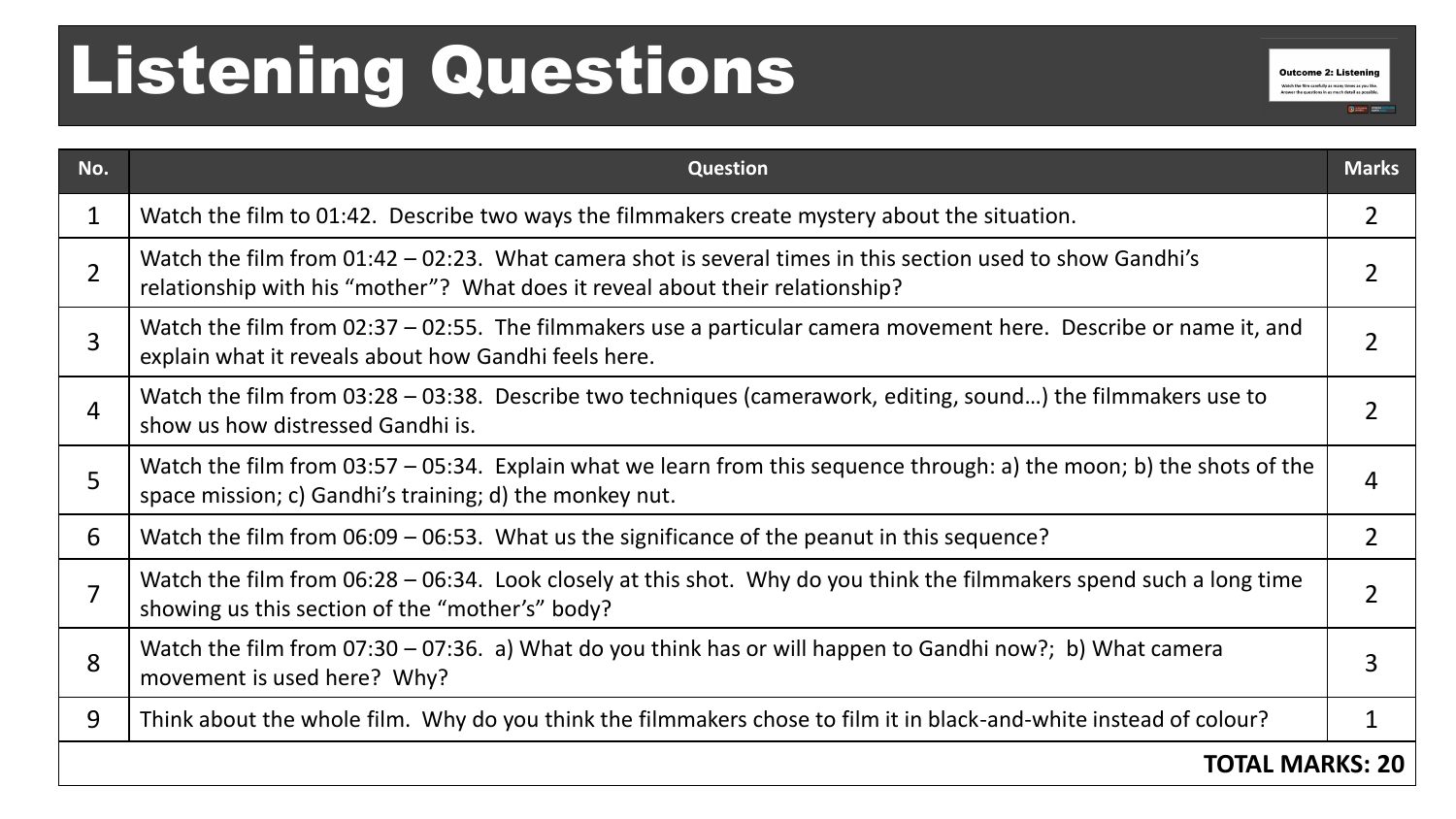### Outcomes and Assessment Standards N4 Literacy: Listening

#### **The learner will:**

#### **2. Listen to and understand straightforward spoken communication by:**

| 1.1                                          | PASS? | <b>COMMENT</b> |
|----------------------------------------------|-------|----------------|
| Selecting and<br>using relevant information  |       |                |
| 1.2                                          | PASS? | <b>COMMENT</b> |
| Explaining a range of aspects of<br>language |       |                |
| 1.3<br><b>Commenting on effectiveness</b>    | PASS? | COMMENT        |

**Outcome 2: Listening** Watch the film carefully as many times as you like. Answer the questions in as much detail as possible.

CHEMING SCREENING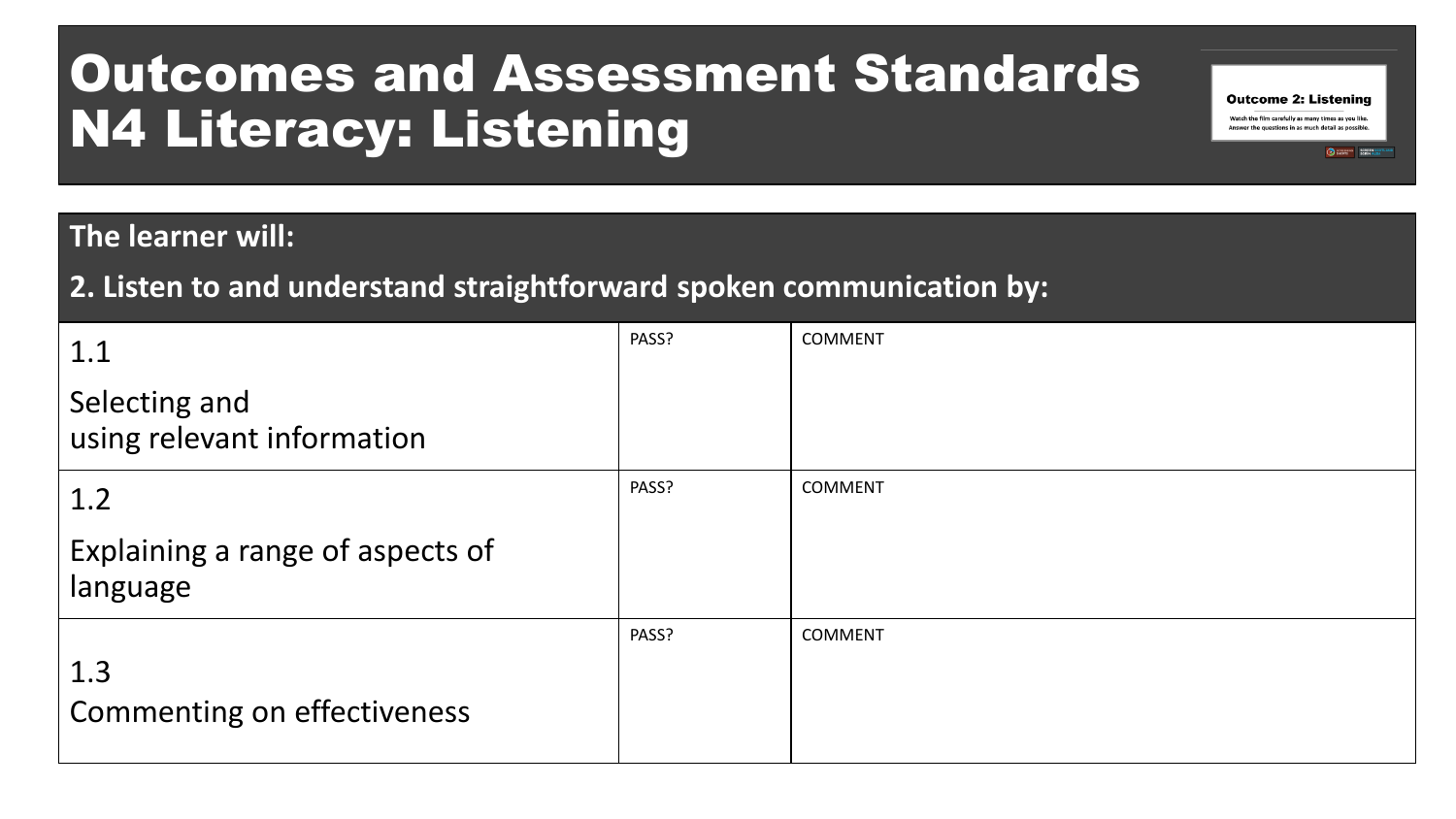### Outcomes and Assessment Standards N4 English: Listening

#### **The learner will:**

**2. Understand, analyse and evaluate straightforward spoken language by:**

|                                                                 | PASS? | <b>COMMENT</b> |
|-----------------------------------------------------------------|-------|----------------|
| 2.1<br>Identifying the main idea and<br>supporting details      |       |                |
|                                                                 |       |                |
|                                                                 | PASS? | <b>COMMENT</b> |
| 2.2                                                             |       |                |
| Applying knowledge of language to<br>explain meaning and effect |       |                |

**Outcome 2: Listening** Watch the film carefully as many times as you like. Answer the questions in as much detail as possible.

SCREEN SCO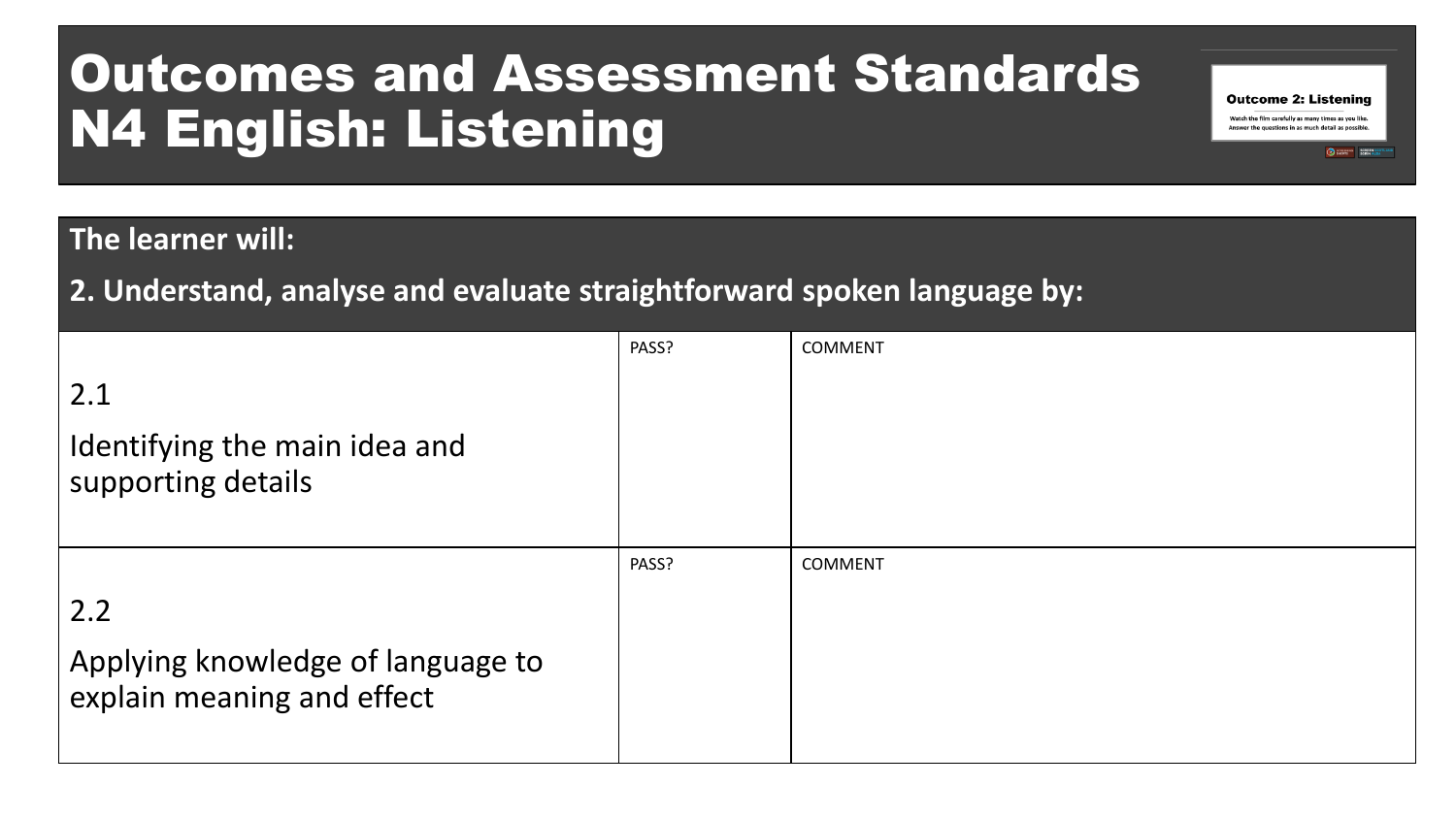# Outcome 3: Writing

**Read the instructions carefully. Write as much as you can.**



**SCREEN SCOTLAND SGRIN ALBA**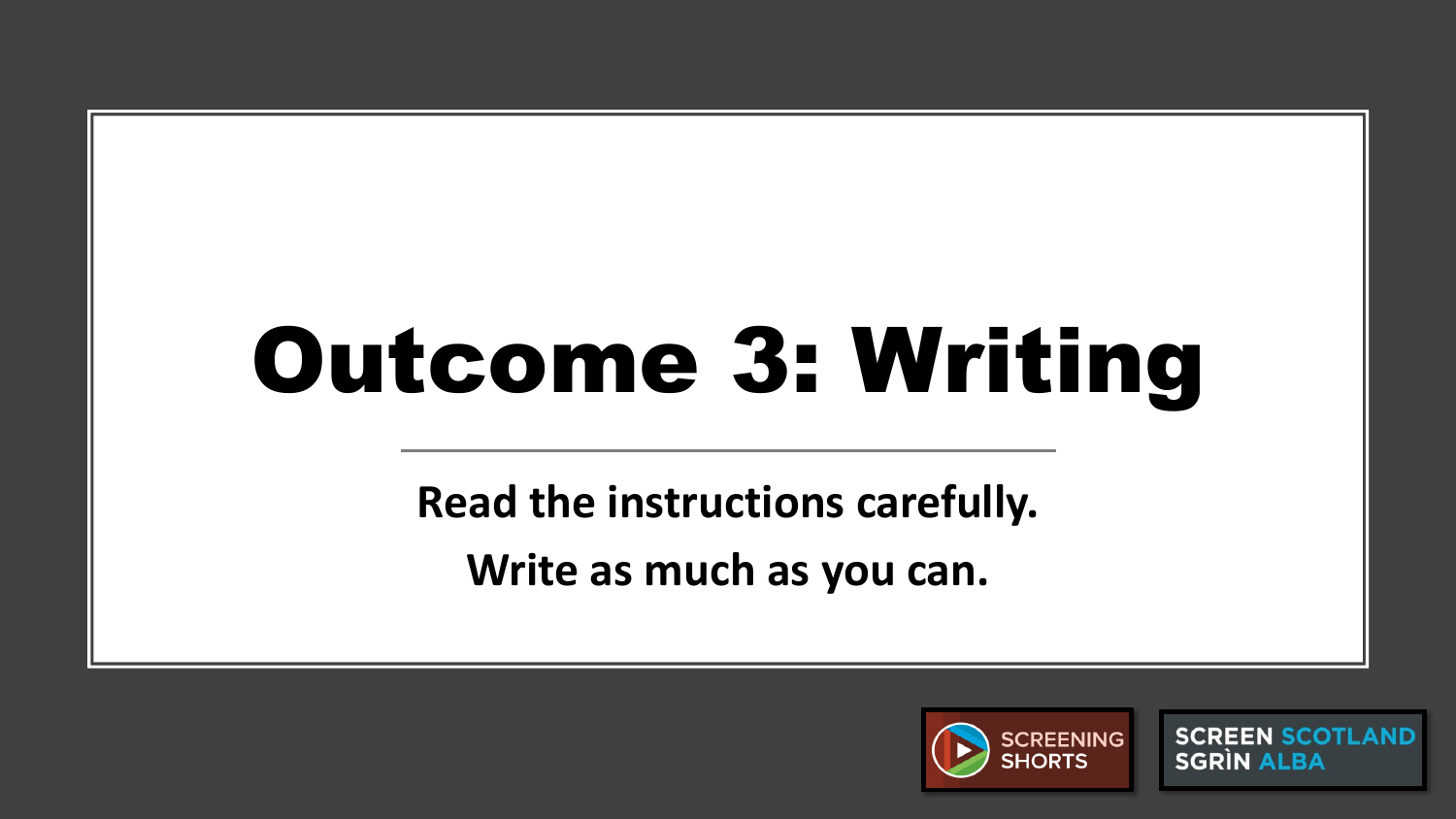## Film Review

- You are going to write a film review of 'Monkey Love Experiments'. This frame will guide you through it.
- This is your chance to share **your opinions** on the film. There are no wrong or right answers.
- You can write your ideas up as notes first if you like.
- Remember to use evidence from the film.
- Use the **headings** to keep your work in paragraphs.
- **Spell-check** your work when you are finished.



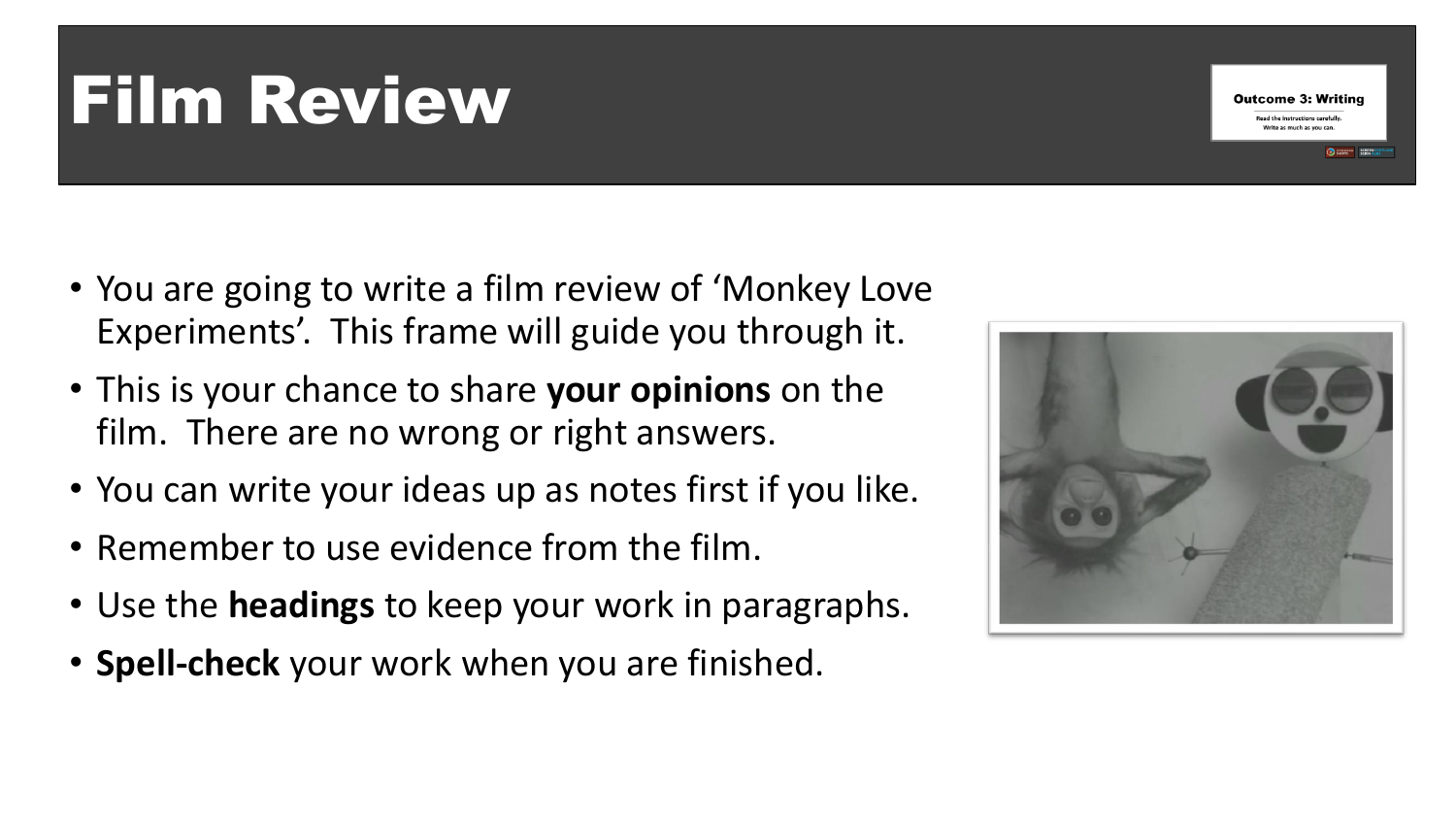#### **Film Review**

| Paragraph 1:<br><b>Introduction</b>    | What is the title of the film?<br>Who is the director of the film?<br>When was the film was released?<br>Why might it be an important film for people to<br>watch?                                                                                                                                                                                    | <b>NOTES</b> |
|----------------------------------------|-------------------------------------------------------------------------------------------------------------------------------------------------------------------------------------------------------------------------------------------------------------------------------------------------------------------------------------------------------|--------------|
| Paragraph 2:<br><b>Plot</b><br>summary | What are the main events in the film?<br>$\bullet$<br>Which moment in the film did you find most<br>$\bullet$<br>interesting? Why?<br>Why do you think the film was made? What do you<br>think the filmmaker wanted the audience to learn?                                                                                                            | <b>NOTES</b> |
| Paragraph 3:<br><b>Character</b>       | Who is the main character in the film?<br>$\bullet$<br>What do we learn about the girl and her life?<br>Give an example of something interesting or<br>unexpected she does or says in the film. Why is it<br>interesting or unexpected/<br>Would you want to meet the girl? Why/Why not?<br>Do you think this character is realistic? Why/Why<br>not? | <b>NOTES</b> |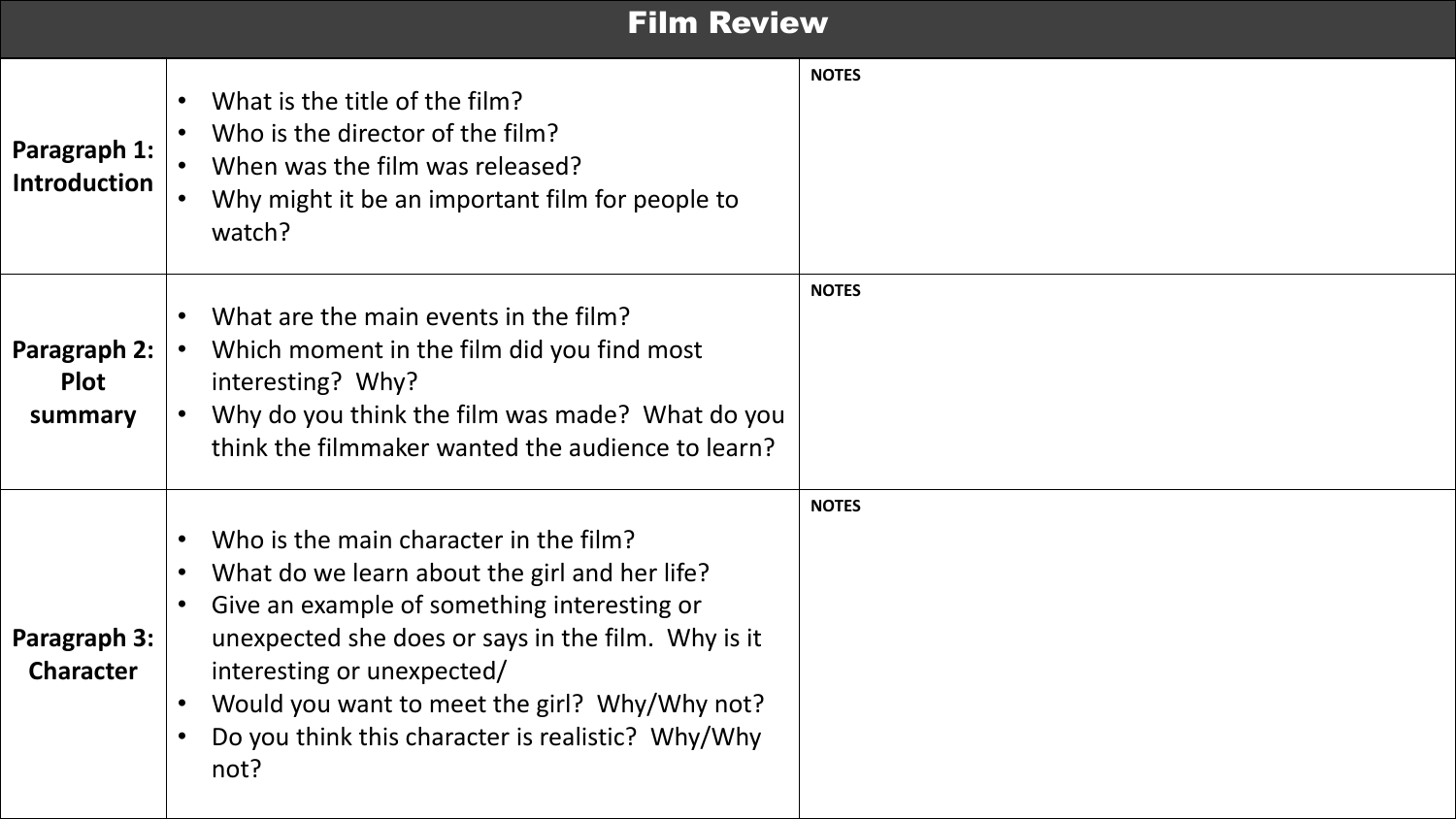#### Film Review

| Paragraph 4:<br><b>Setting</b>                          | What are the main settings in the film?<br>$\bullet$<br>Give an example of how one of the settings is made<br>$\bullet$<br>interesting in the film.<br>What impression do we get of the girl's life from<br>the settings?<br>Does the film make you want to visit this place?<br>$\bullet$<br>Why/Why not?                                                                                                     | <b>NOTES</b> |
|---------------------------------------------------------|----------------------------------------------------------------------------------------------------------------------------------------------------------------------------------------------------------------------------------------------------------------------------------------------------------------------------------------------------------------------------------------------------------------|--------------|
| <b>Paragraph 5:</b><br><b>Film</b><br><b>Techniques</b> | Choose one scene or moment from the film that<br>$\bullet$<br>makes clever use of film techniques (costume,<br>colour, lighting, camera, editing, music, sound)<br>What technique is used? What is happening at<br>$\bullet$<br>what moment?<br>What effect does the technique have? Does it help<br>$\bullet$<br>you understand a character better? Make the<br>scene shocking/sad/funny? Provoke an emotion? | <b>NOTES</b> |
| Paragraph 6:<br><b>Evaluation</b>                       | Who do you think the film was made for? Why?<br>$\bullet$<br>One of the film's themes is love. How is this shown<br>$\bullet$<br>in the film? How did this make you feel?<br>Did you like the film? Why/Why not? Give at least<br>two reasons with evidence. Try to use a range of<br>adjectives to describe how you feel.                                                                                     | <b>NOTES</b> |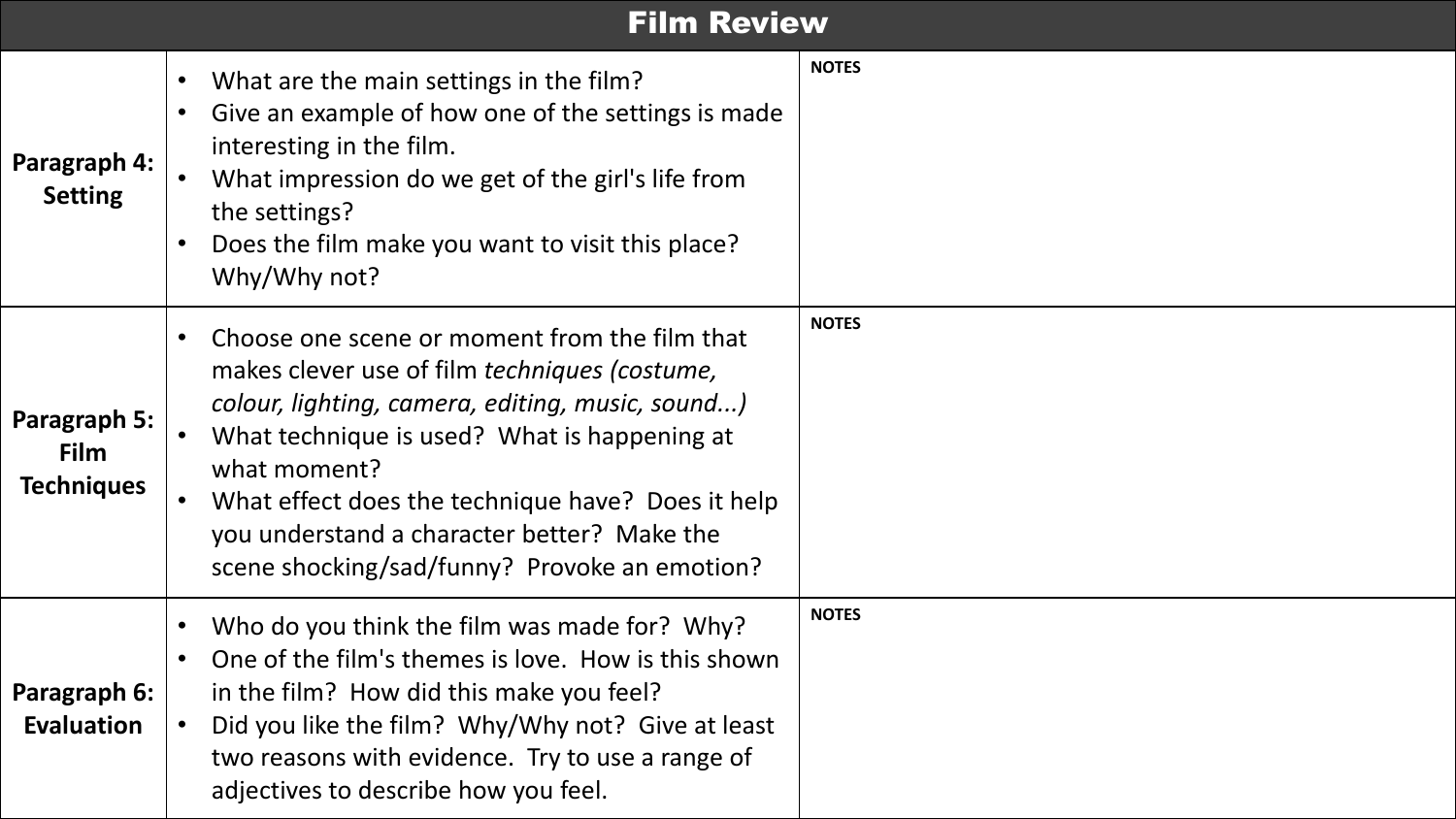### Outcomes and Assessment Standards N4 Literacy: Writing

#### **The learner will:**

#### **3. Write straightforward technically accurate texts by:**

| 3.1<br>Organising ideas appropriately in<br>writing                                                                             | PASS? | <b>COMMENT</b> |
|---------------------------------------------------------------------------------------------------------------------------------|-------|----------------|
| 3.2<br>Selecting and using straightforward<br>language including the use of<br>appropriate spelling, grammar and<br>punctuation | PASS? | <b>COMMENT</b> |

**Outcome 3: Writing** Read the instructions carefully. Write as much as you can.

SCREEN SCOTLA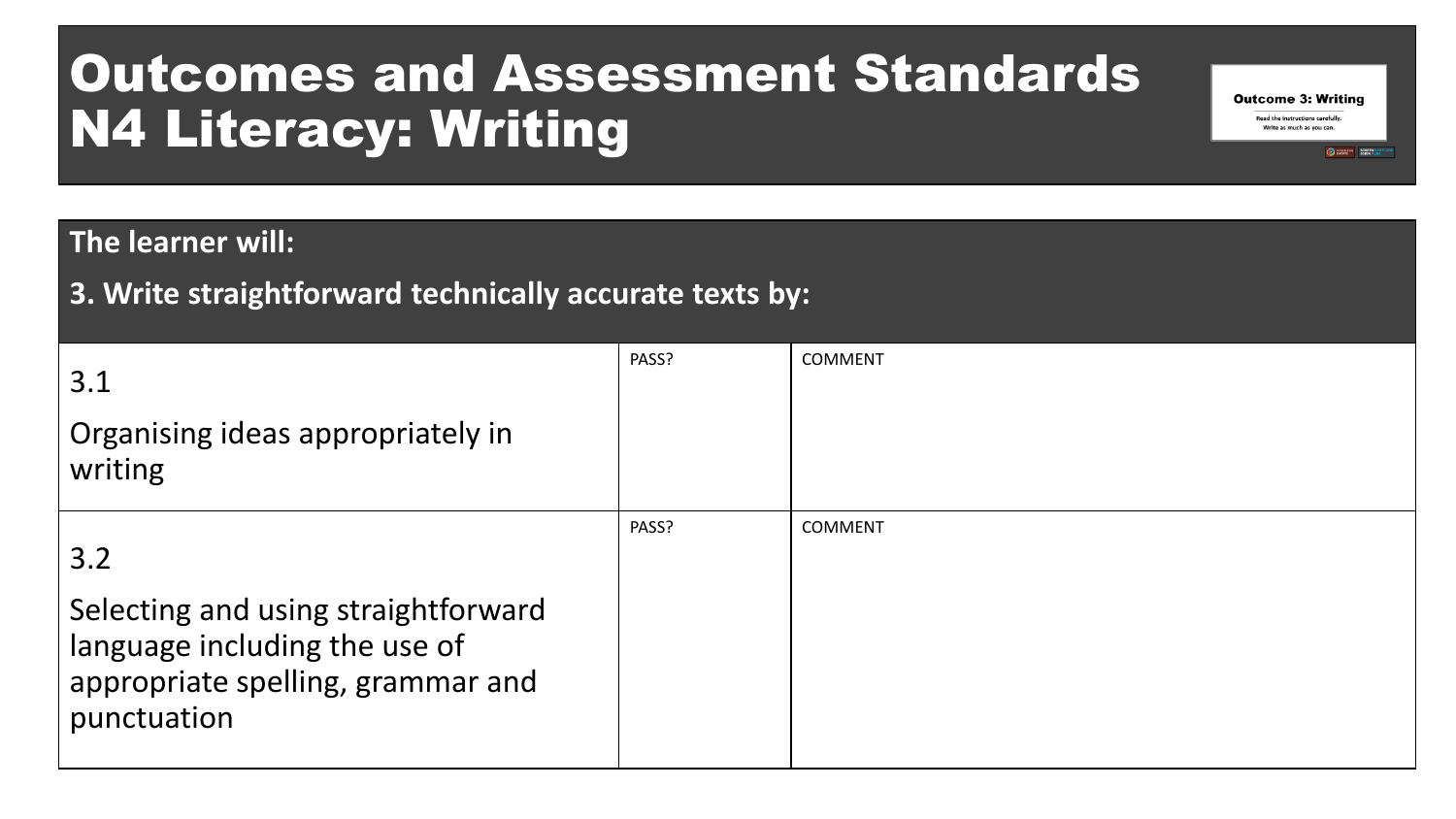### Outcomes and Assessment Standards N4 English: Writing

#### **The learner will:**

#### **1. Create and produce straightforward written texts by:**

| 1.1                                                                                                 | PASS? | <b>COMMENT</b> |
|-----------------------------------------------------------------------------------------------------|-------|----------------|
| Selecting ideas and content, using a<br>format and structure appropriate to<br>purpose and audience |       |                |
| 1.2                                                                                                 | PASS? | <b>COMMENT</b> |
| Applying knowledge of language in<br>terms of language choice and<br>technical accuracy             |       |                |

**Outcome 3: Writing Read the instructions carefully** Write as much as you can.

SCREEN SCOTLA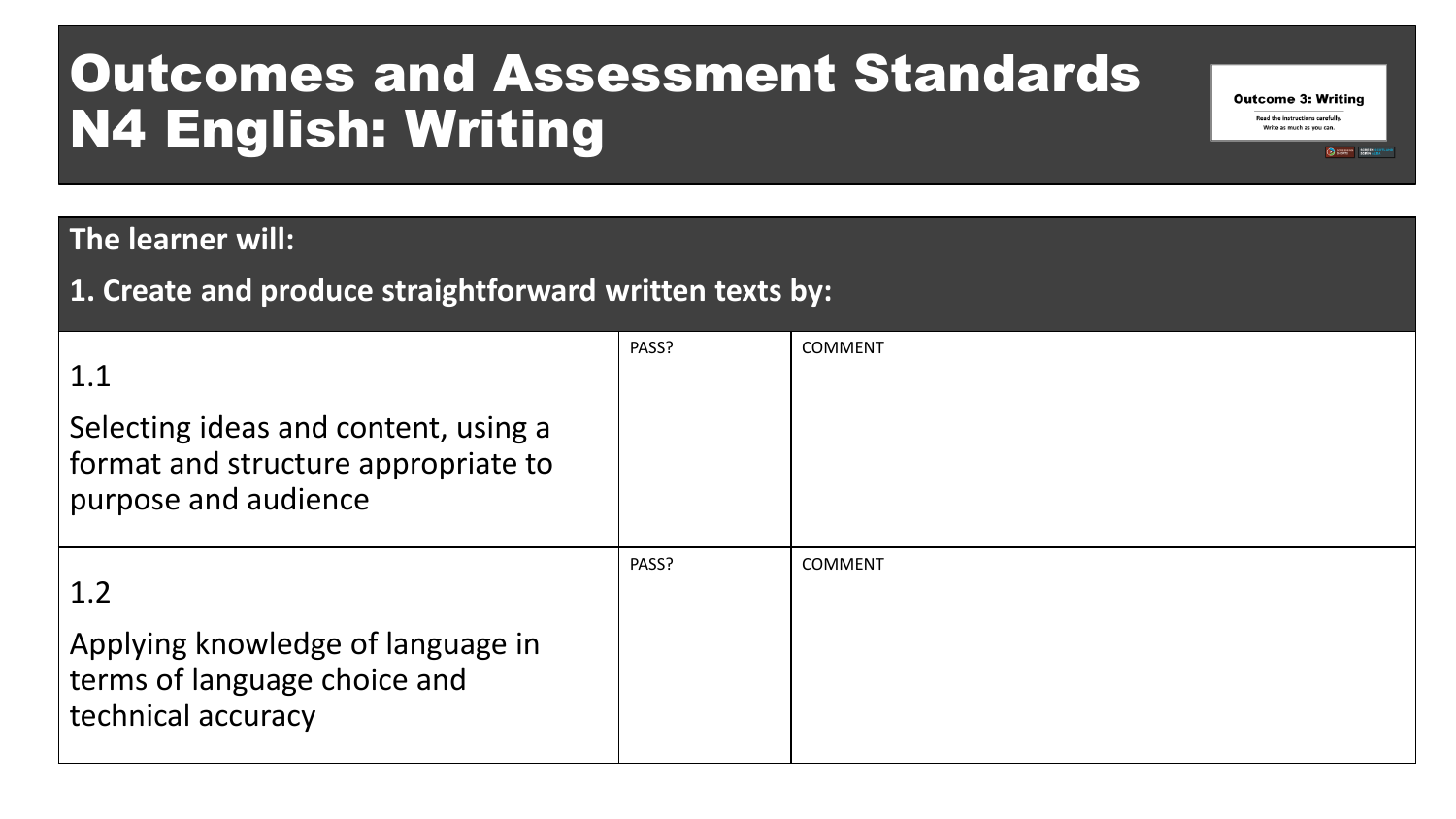# Outcome 4: Talking

**Take plenty of notes to help you think of things to say. Talk for as long as you can.**



**SCREEN SCOTLAND SGRIN ALBA**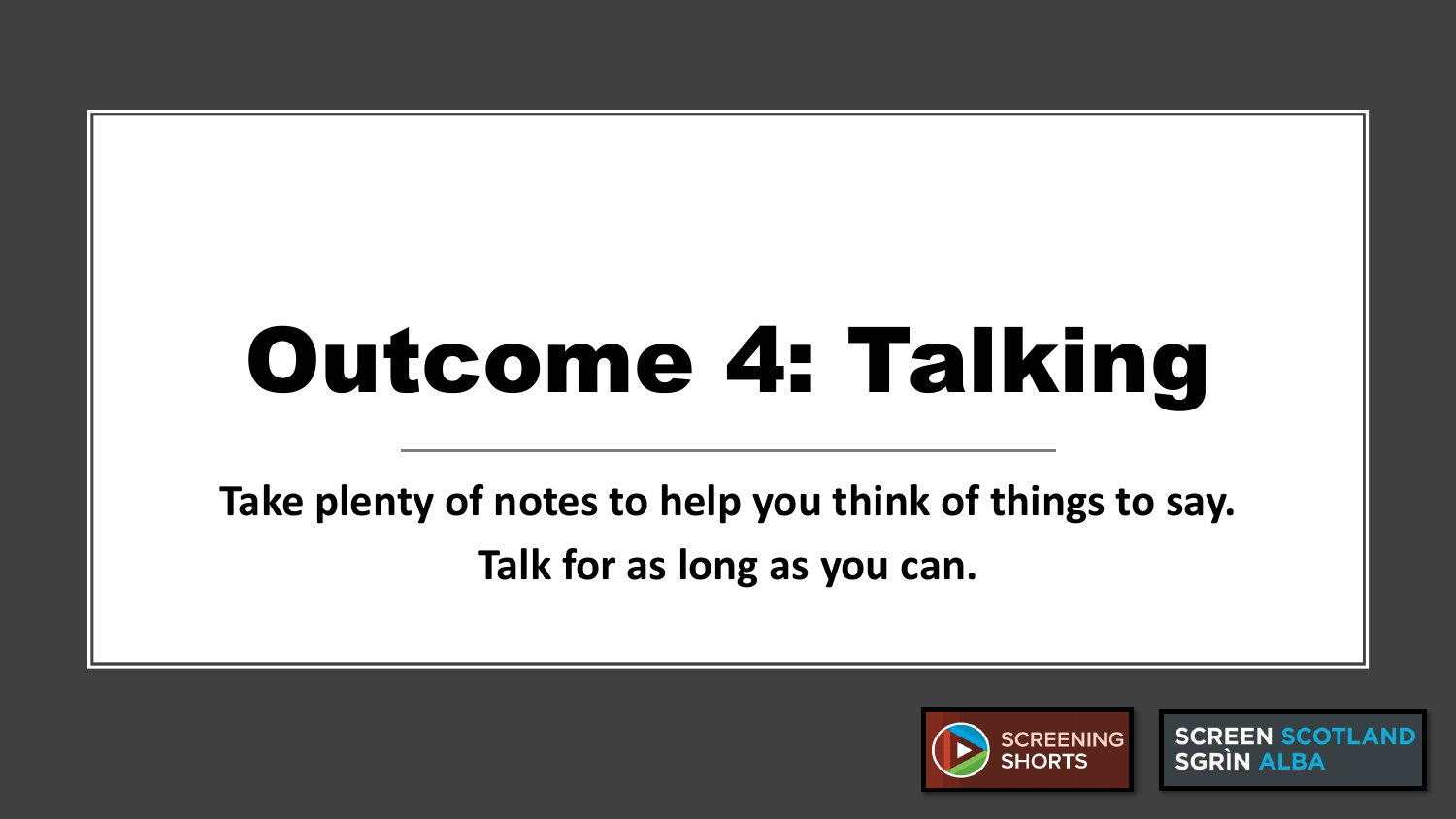## Talking Tasks

• You will be given three tasks to choose from for your talking assessment.

**Outcome 4: Talking** ty of notes to help you think of things to sa

- Read each task. Think carefully before making your choice.
- Use the planning sheet to make notes that will help you when you are performing your chosen task.

#### Tasks

- 1. Discuss whether it is ever necessary to carry our experiments on animals.
- 2. Discuss what you think are the most important human needs.
- 3. Role-play a discussion between the scientist and his boss about Gandhi's case after the experiment is over.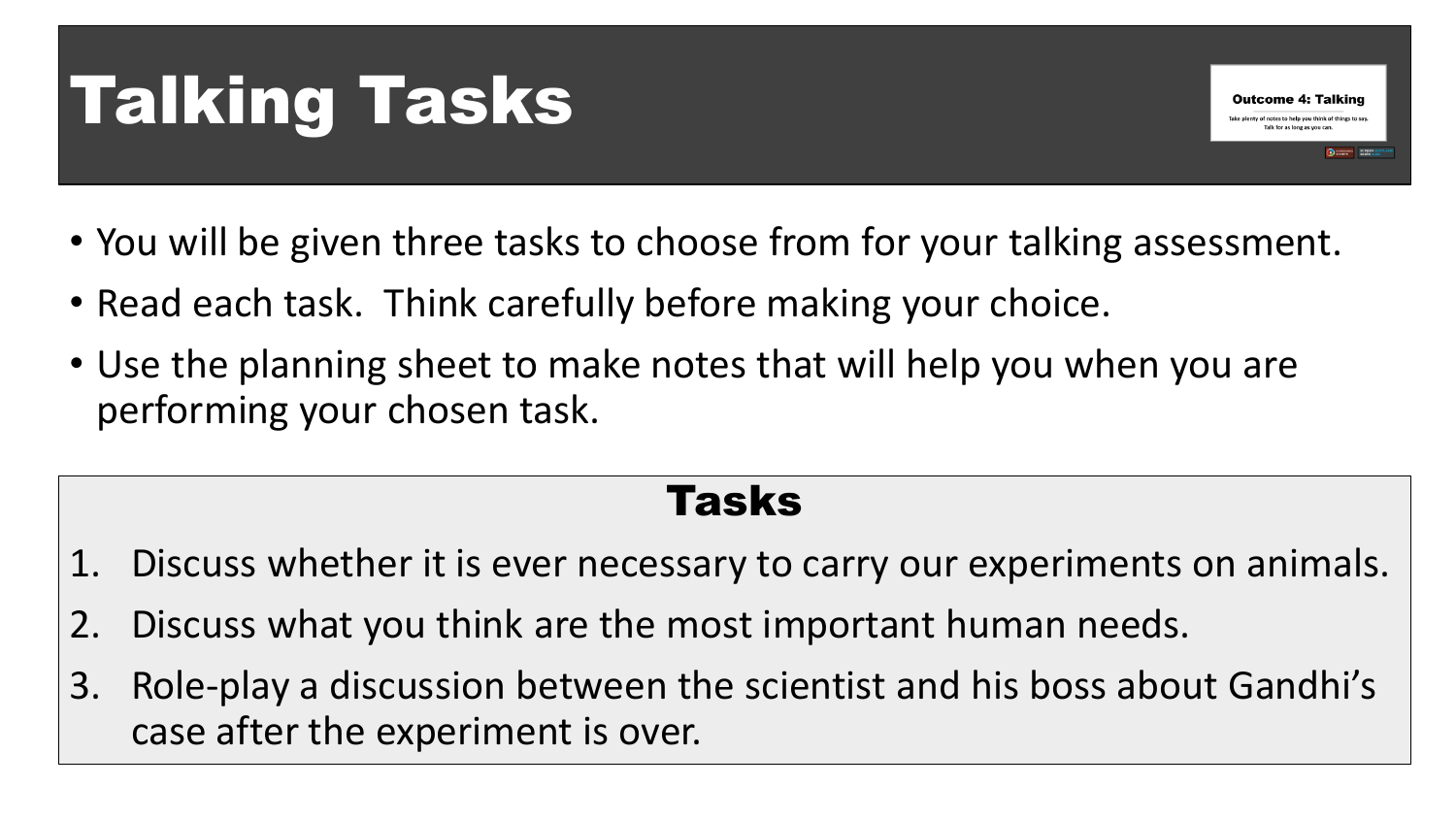#### 1. Discuss whether it is ever necessary to carry our experiments on animals.

• Harlow's experiments led to important learning about children's development. NASA used animals to help them explore space. With that in mind, think about whether animal experiments are ever acceptable.

**Outcome 4: Talking** Take plenty of notes to help you think of things

- Answer these questions as preparation for your talk.
- 1. Do you agree or disagree with animal experimentation? Why?
- 2. What situations might lead to experimenting on animals being the only option?
- 3. Are there different "levels" of animal when it comes to experiments? For example, is it worse to test on a monkey or dog than on a fish or insect?
- 4. Is it hypocritical to disagree with experimenting on animals but still eat meat?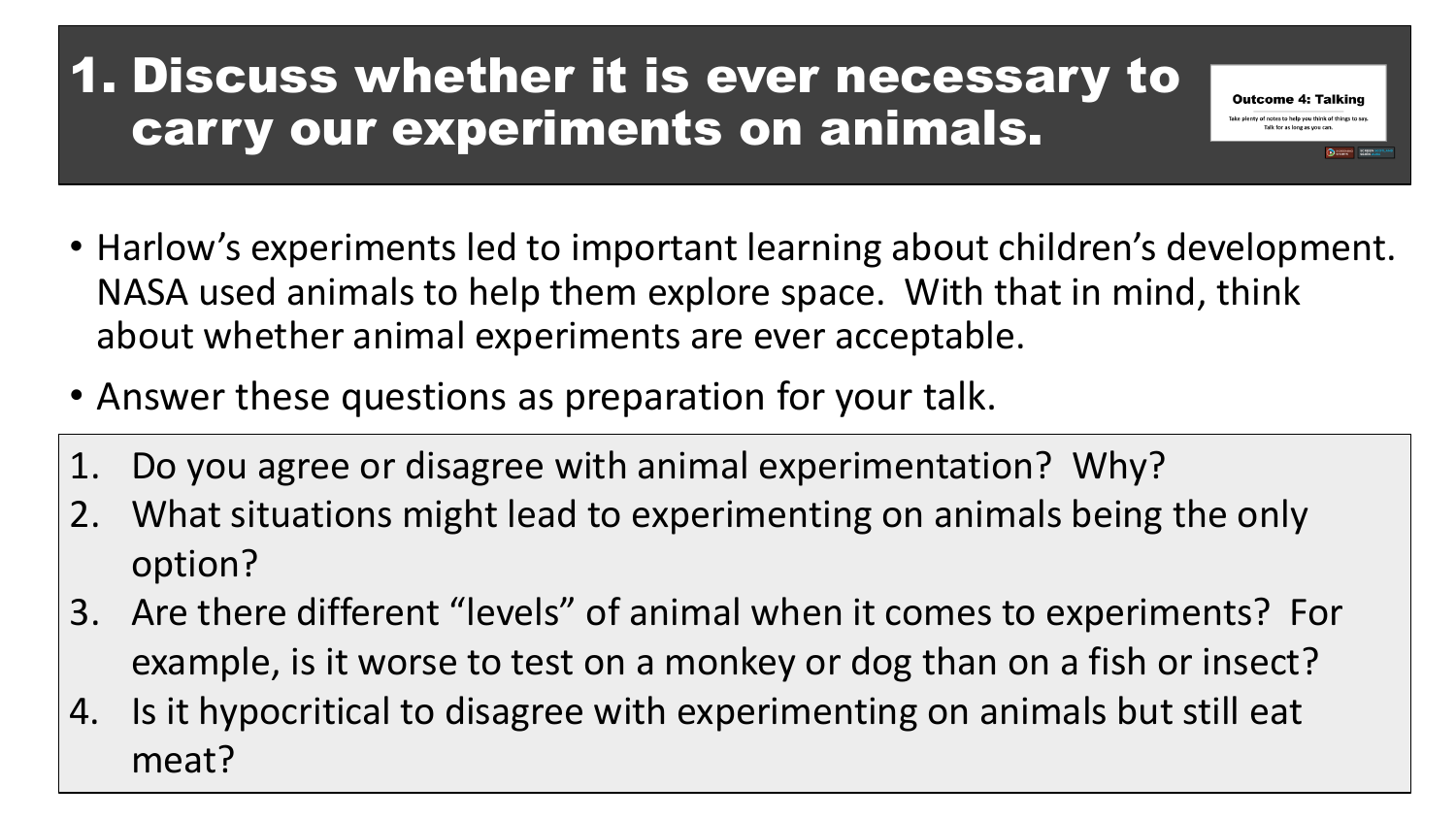| <b>Questions to consider</b>                                                                                                                                | What you might say |
|-------------------------------------------------------------------------------------------------------------------------------------------------------------|--------------------|
| Do you agree or disagree with animal<br>experimentation? Why?                                                                                               |                    |
| What situations might lead to<br>experimenting on animals being the<br>only option?                                                                         |                    |
| Are there different "levels" of animal<br>when it comes to experiments? For<br>example, is it worse to test on a<br>monkey or dog than on a fish or insect? |                    |
| Is it hypocritical to disagree with<br>experimenting on animals but still eat<br>meat?                                                                      |                    |
| Other points you'd like to make.                                                                                                                            |                    |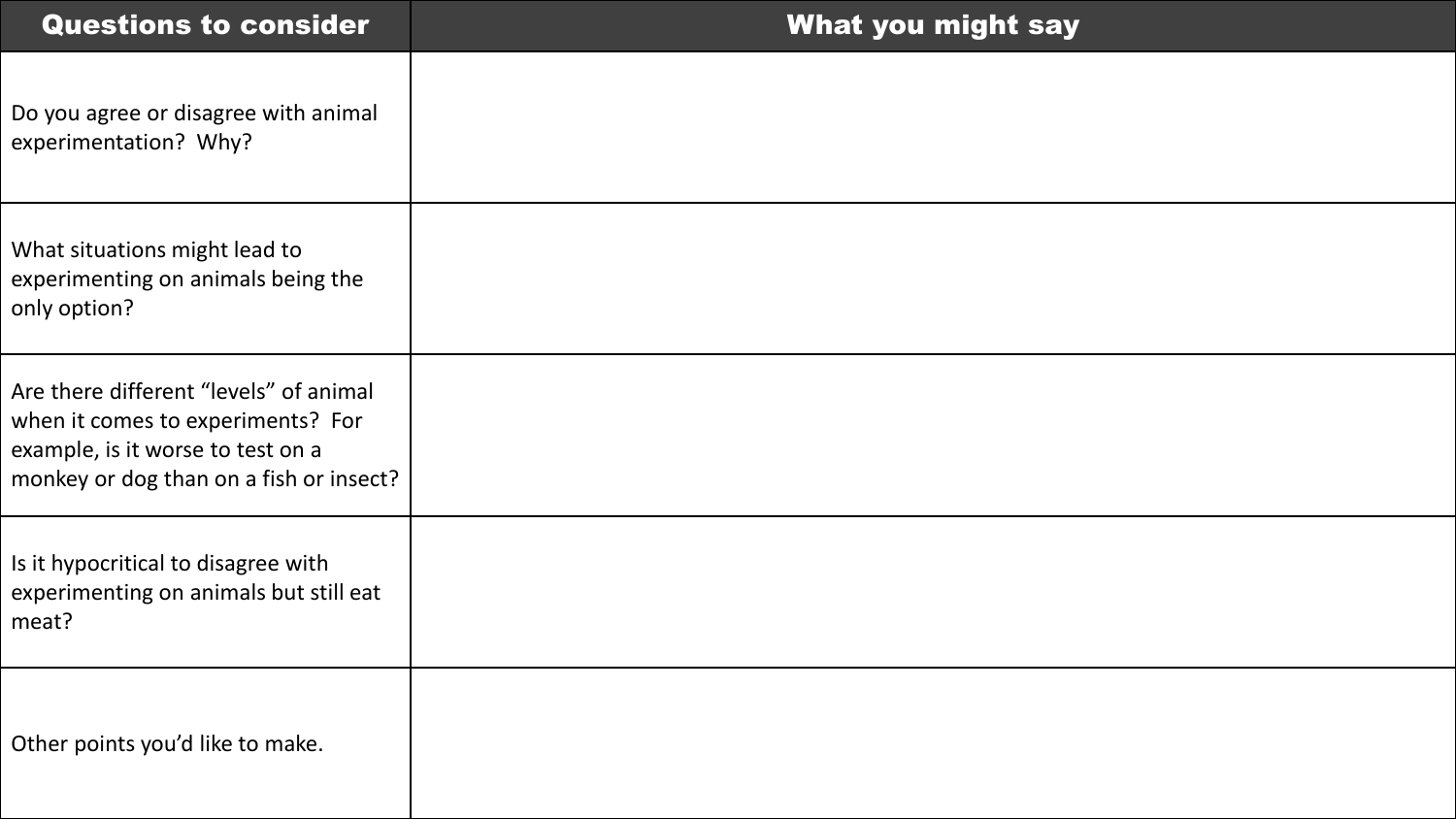### 2.Discuss what you think are the most important human needs.

• Maslow, a psychologist, created the hierarchy of needs. It is a pyramid rating human needs. The low levels show basic needs with complex needs at the top.

**Outcome 4: Talking** nty of notes to help you think of thin

- What do you think these different needs might be?
- Answer these questions as preparation for your talk. Use the pyramid template if you like.
- 1. What do you think are the most basic human needs for everyone?
- 2. What are the next levels of need?
- 3. What do you think is not important at all and would never be seen as a need to anyone?
- 4. What are your most important needs? Why are these so important to you personally?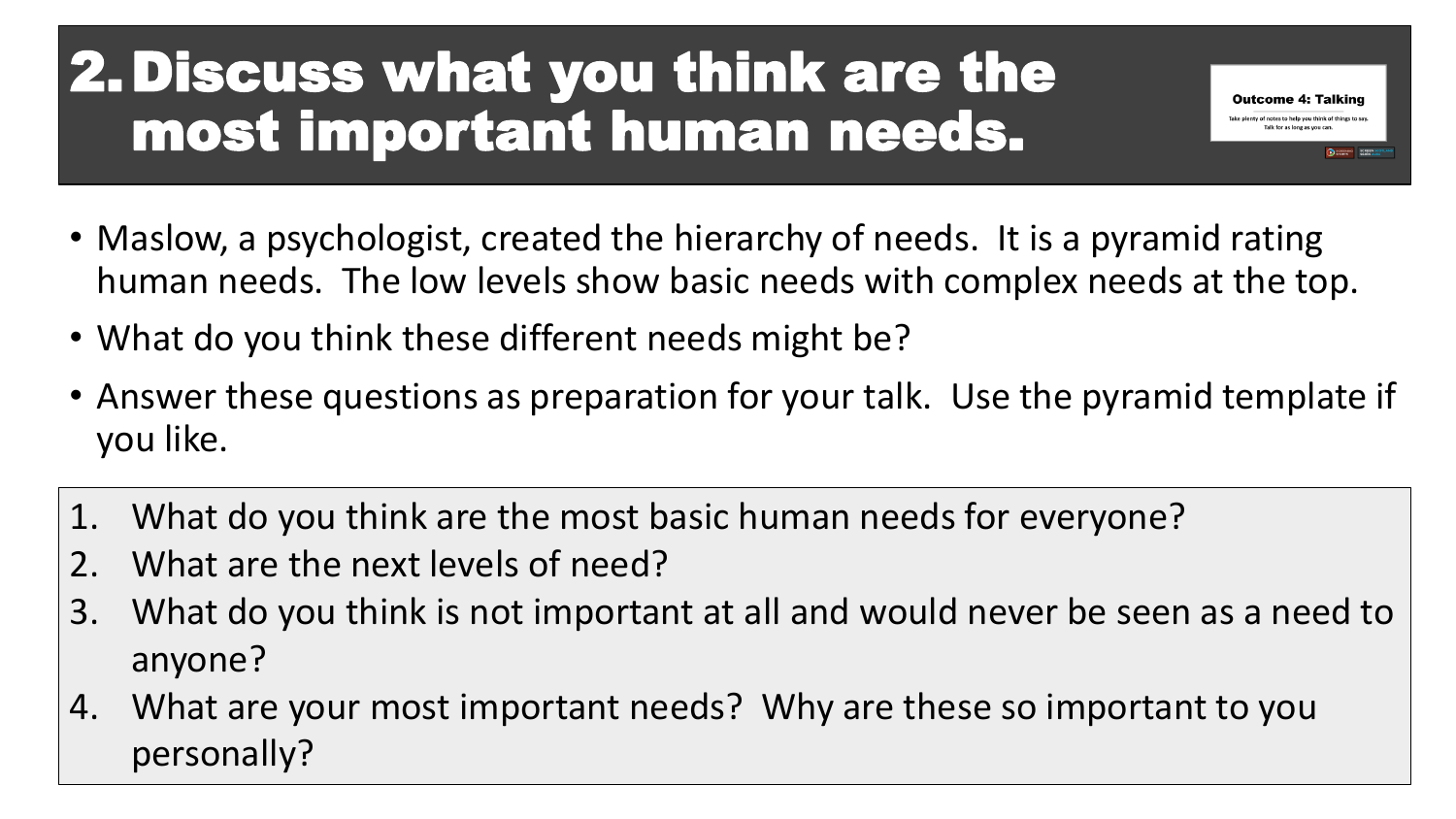| <b>Questions to consider</b>                                                                 | <b>What you might say</b> |
|----------------------------------------------------------------------------------------------|---------------------------|
| What do you think are the most basic<br>human needs for everyone?                            |                           |
| What are the next levels of need?                                                            |                           |
| What do you think is not important at<br>all and would never be seen as a need<br>to anyone? |                           |
| What are your most important needs?<br>Why are these so important to you<br>personally?      |                           |
| Other points you'd like to make.                                                             |                           |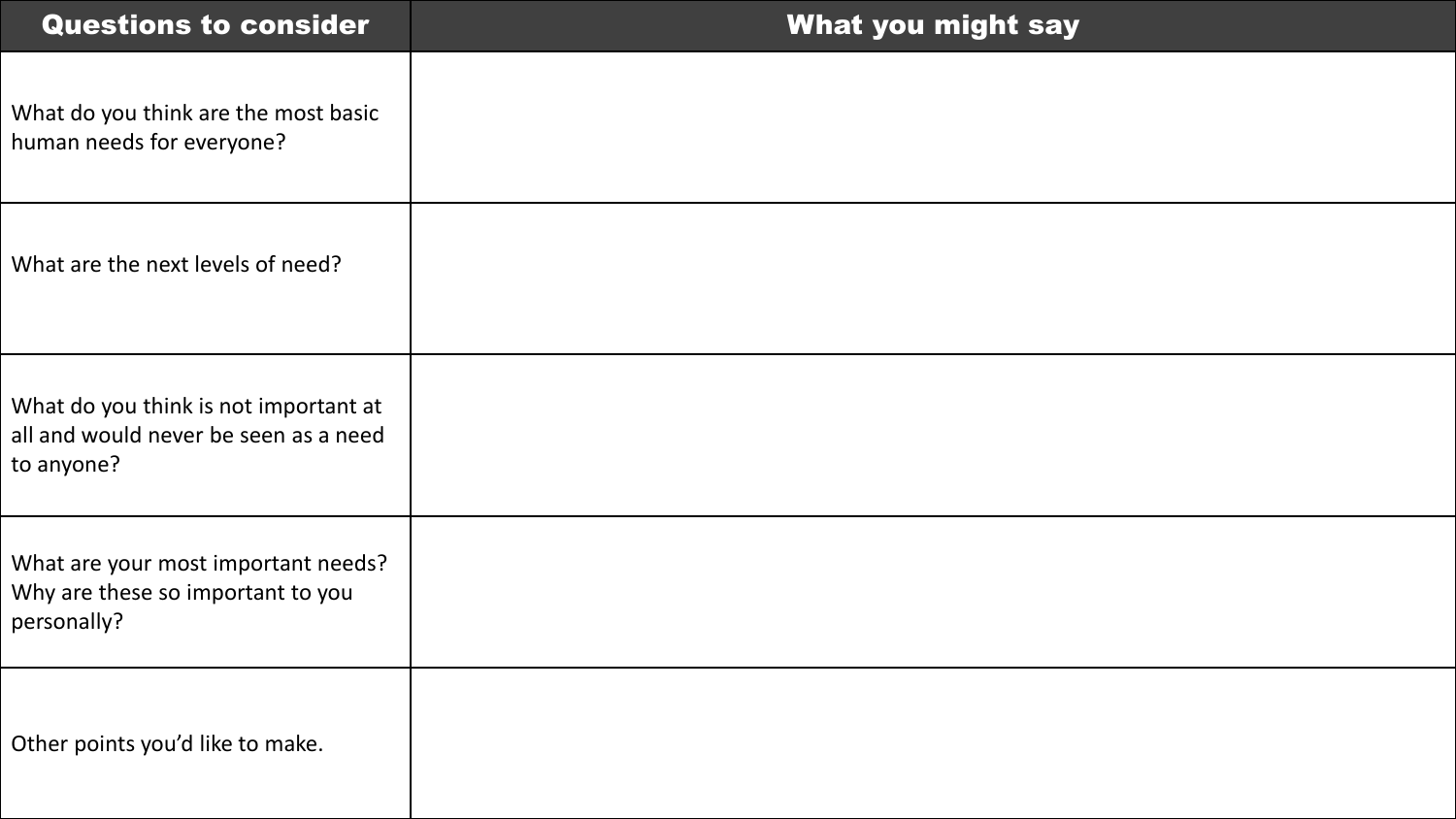### Your **Hierarchy** of Need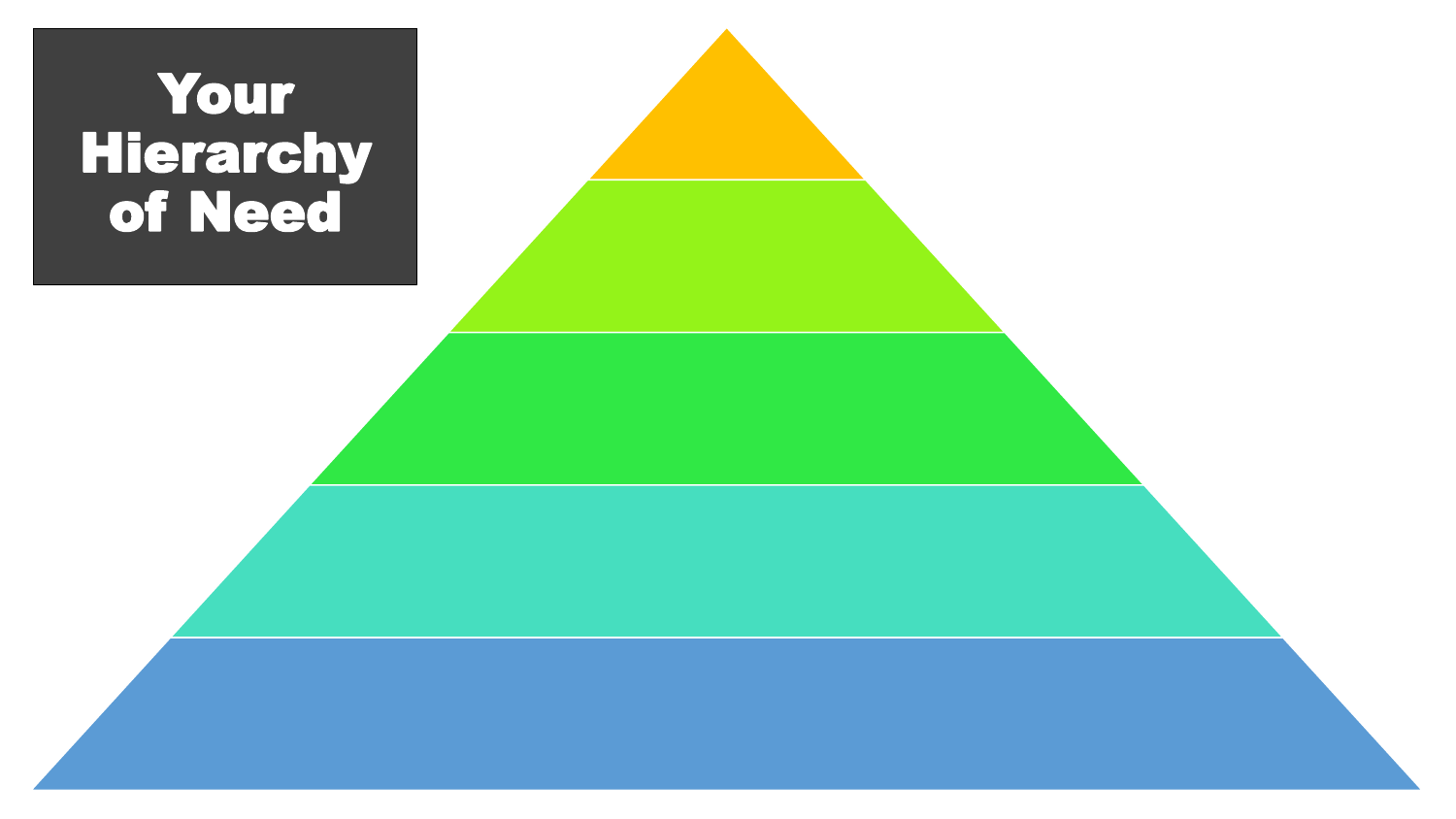### Maslow's Hierarchy of Need

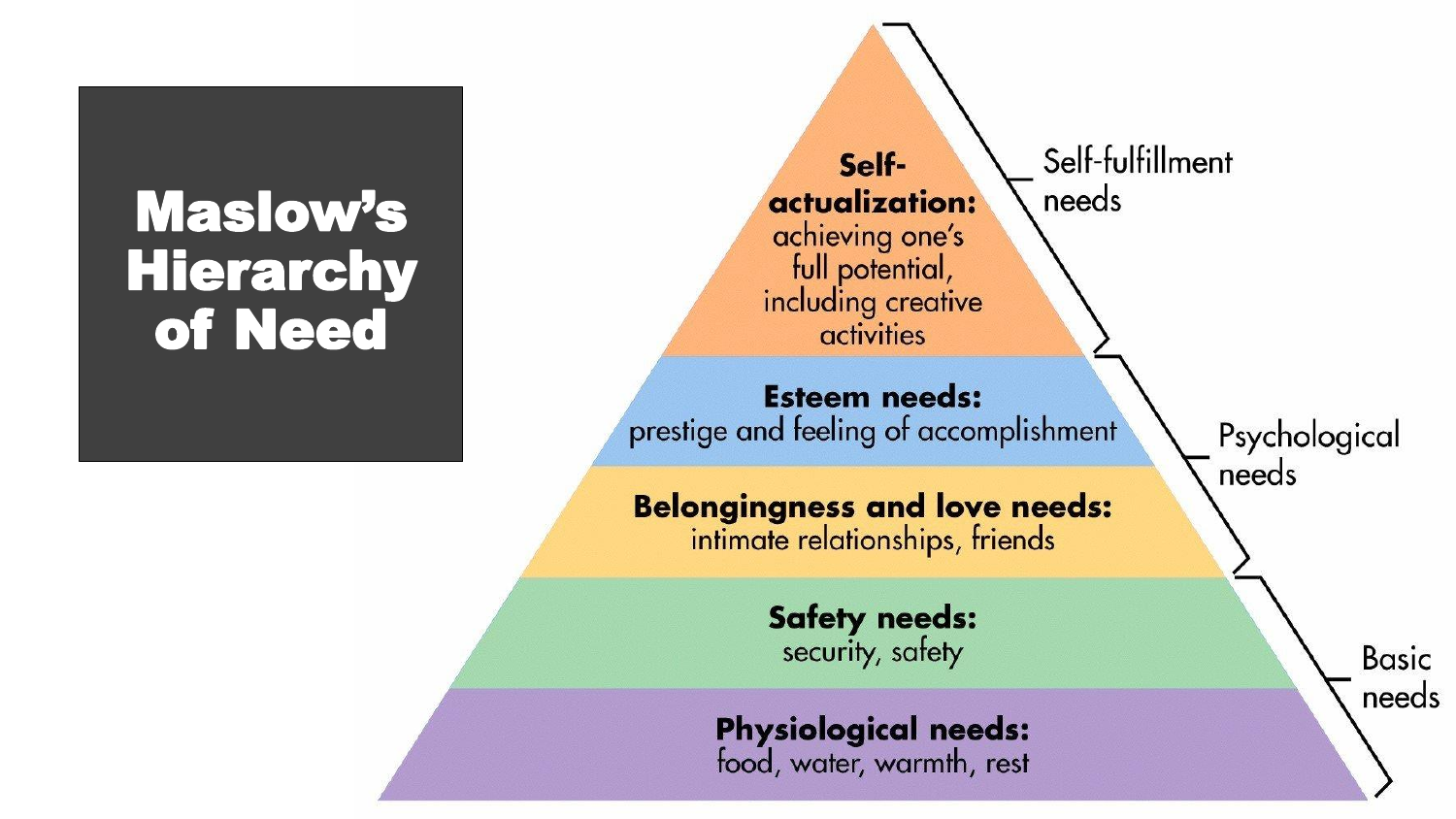#### 3. Role-play a discussion between the scientist and his boss about Gandhi's case after the experiment is over.

- This role-play could be made into a short film if you like!
- Choose whichever character you'd find most interesting to play.
- Use what you've learned from the film to come up with ideas.
- Imagine that you are either the scientist or his boss who assigned him the "monkey love experiment".

**Outcome 4: Talking** ty of notes to help you think of things t

- The experiment is over and they are reviewing Gandhi's case.
- What might the scientist say? How might he feel about what he's done? Does he have any regrets?
- What might the boss say? Does he believe that they're doing good work? Does he support the scientist's methods or think they're wrong?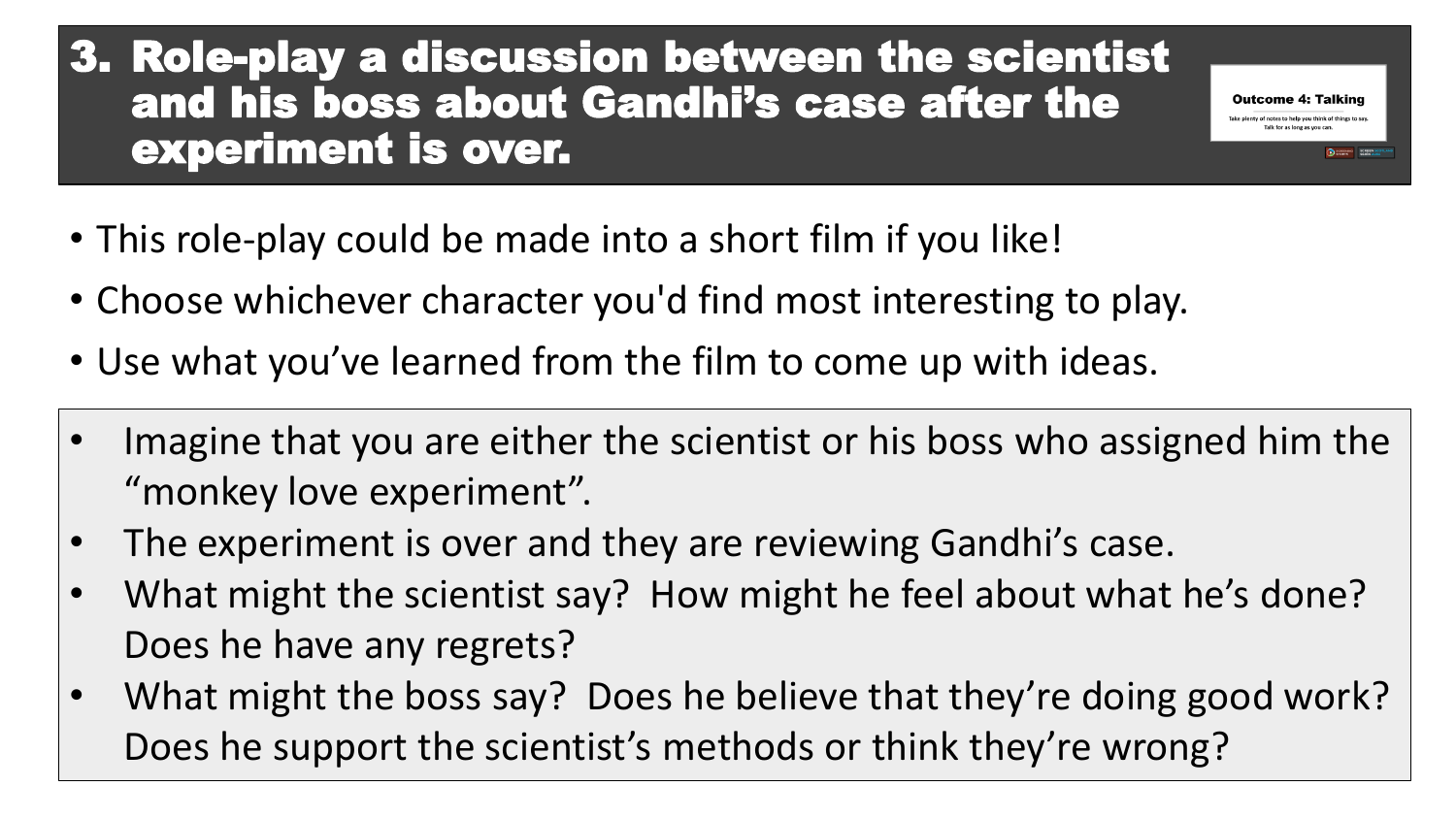| Things the scientist might say | Things the boss might say |
|--------------------------------|---------------------------|
|                                |                           |
|                                |                           |
|                                |                           |
|                                |                           |
|                                |                           |
|                                |                           |
|                                |                           |
|                                |                           |
|                                |                           |
|                                |                           |
|                                |                           |
|                                |                           |
|                                |                           |
|                                |                           |
|                                |                           |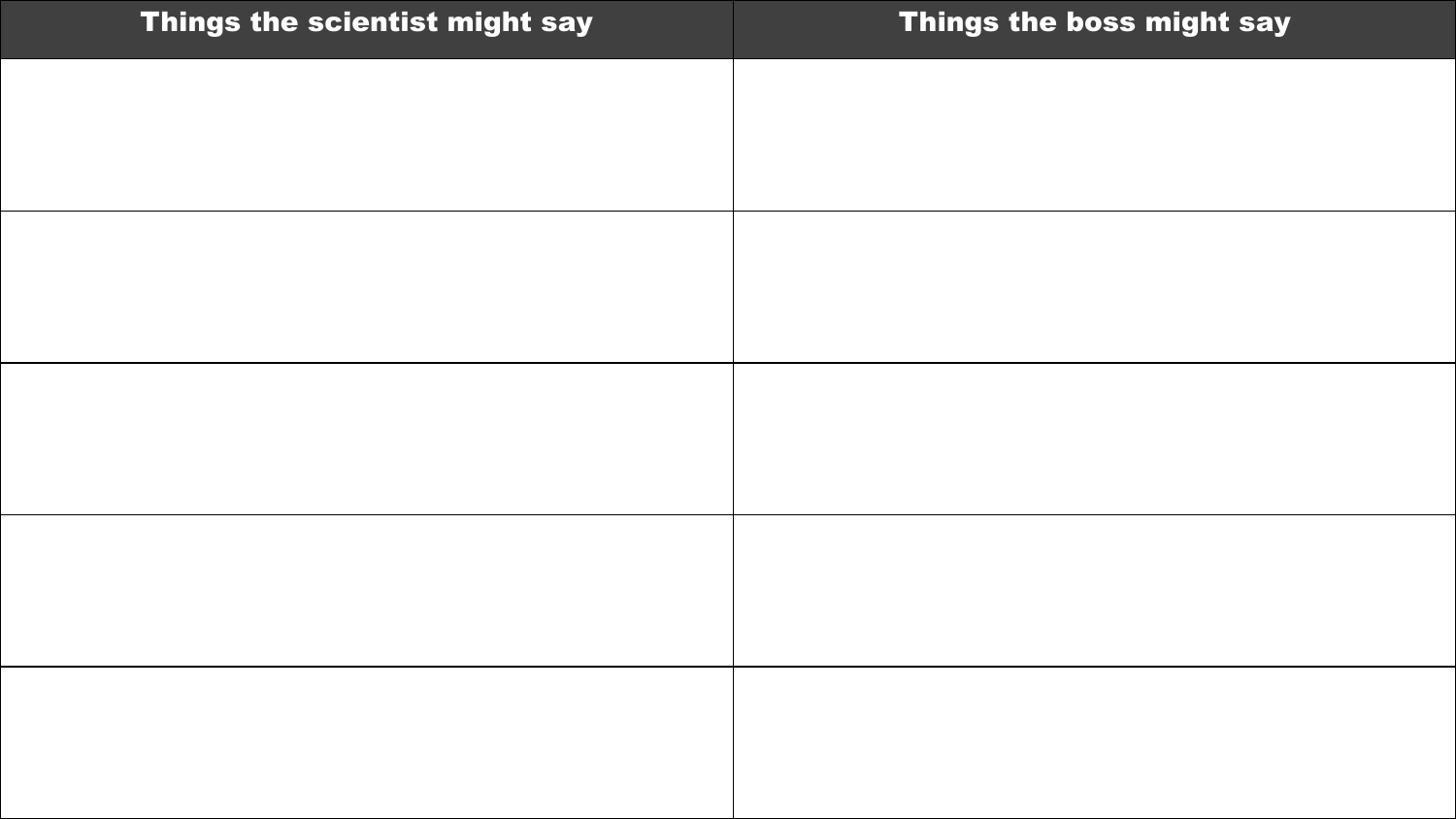### Outcomes and Assessment Standards N4 Literacy: Talking

#### **The learner will:**

**4. Talk to communicate, as appropriate to audience and purpose, by:**

| 4.1                                                                                              | PASS? | <b>COMMENT</b> |
|--------------------------------------------------------------------------------------------------|-------|----------------|
| Organising ideas appropriately in<br>spoken communication                                        |       |                |
| 4.2                                                                                              | PASS? | <b>COMMENT</b> |
| Communicating effectively through the<br>selection and use of straightforward<br>spoken language |       |                |
| 4.3<br>Using non-verbal conventions                                                              | PASS? | <b>COMMENT</b> |

**Outcome 4: Talking** Take plenty of notes to help you think of things to say. Talk for as long as you can

SCREENING SCREENING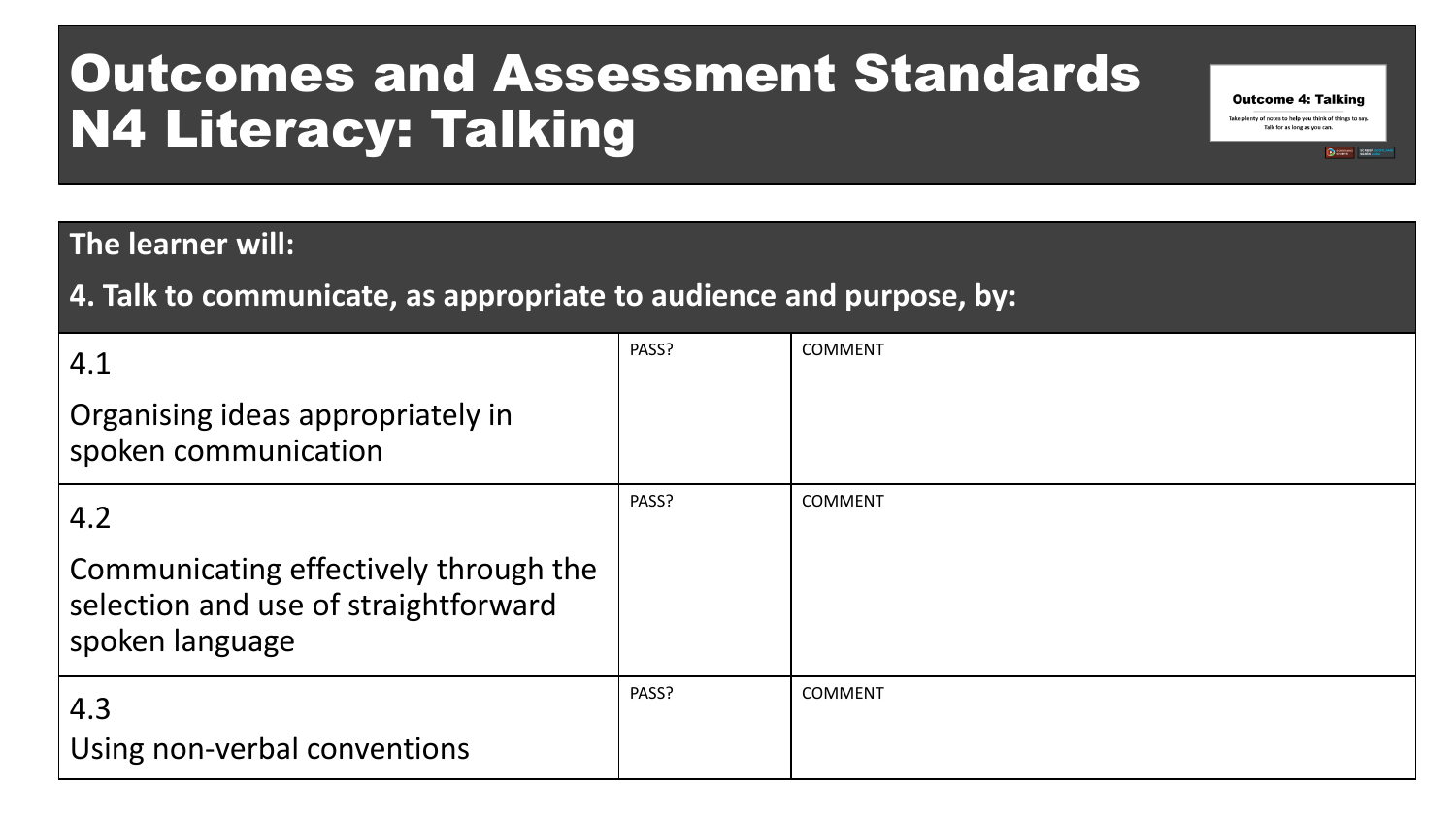### Outcomes and Assessment Standards N4 English: Talking

#### **The learner will:**

#### **2. Participate actively in straightforward spoken activities by:**

| 2.1 Selecting ideas and content, using a<br>simple format and structure,<br>appropriate to purpose and audience | PASS? | <b>COMMENT</b> |
|-----------------------------------------------------------------------------------------------------------------|-------|----------------|
| 2.2 Applying knowledge of language in<br>terms of language choice                                               | PASS? | <b>COMMENT</b> |
| 2.3 Communicating meaning<br>at first hearing                                                                   | PASS? | <b>COMMENT</b> |
| 2.4 Using aspects of non-verbal<br>communication                                                                | PASS? | <b>COMMENT</b> |

**Outcome 4: Talking** Take plenty of notes to help you think of things to say. Talk for as long as you can.

SCREEN SCOTL